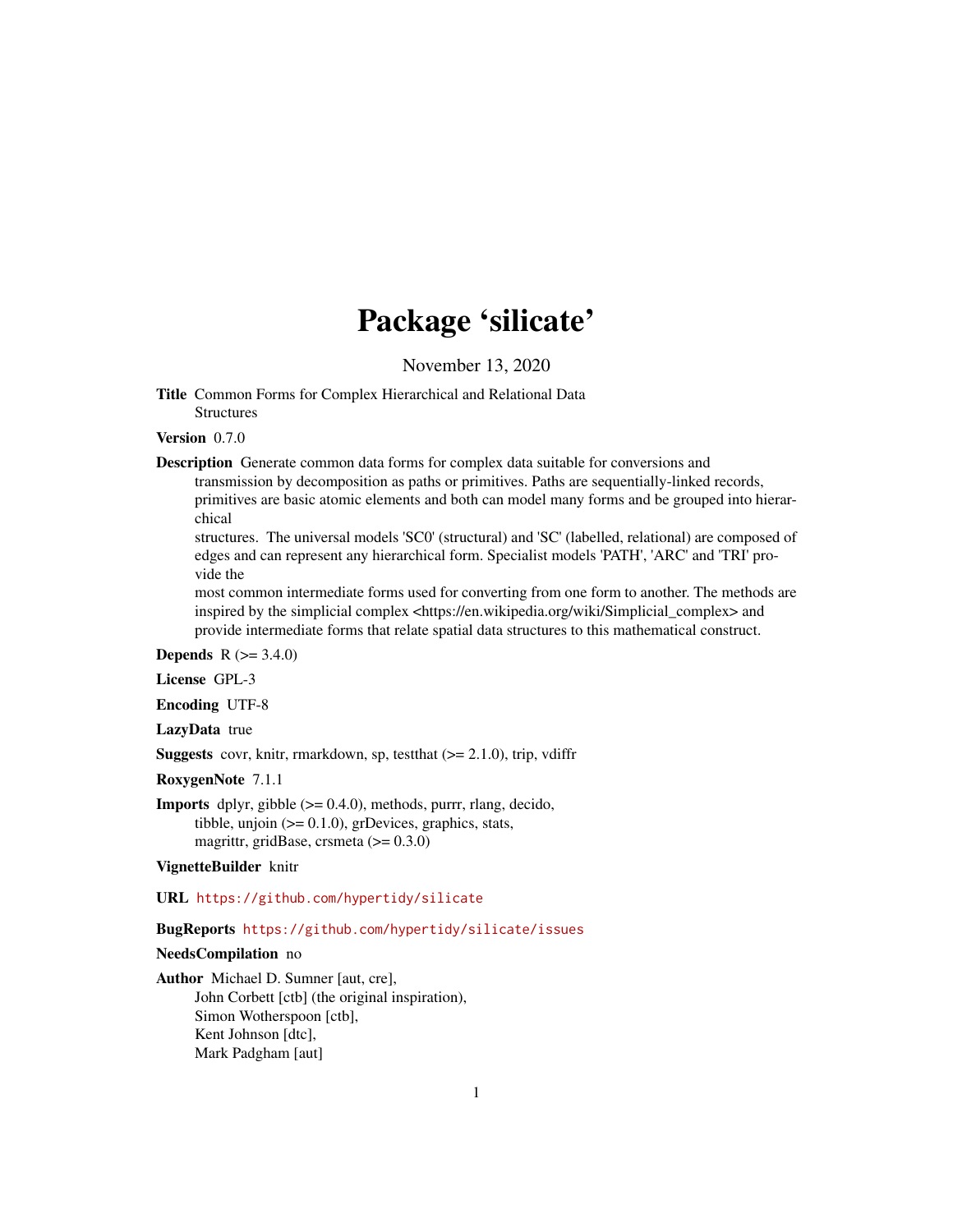Maintainer Michael D. Sumner <mdsumner@gmail.com>

Repository CRAN

Date/Publication 2020-11-13 11:10:03 UTC

## R topics documented:

|             | $\overline{3}$ |
|-------------|----------------|
|             | $\overline{4}$ |
|             | $\overline{4}$ |
|             | 5              |
|             | 5              |
|             | 6              |
|             | 6              |
| <b>PATH</b> | $\overline{7}$ |
|             | 8              |
| plot.SC     | 9              |
|             | 10             |
|             | 10             |
|             | 11             |
|             | 11             |
|             | 12             |
|             | 12             |
|             | 13             |
|             | 14             |
|             | 16             |
|             | 17             |
|             | 18             |
|             | 19             |
|             | 22             |
|             | 22             |
|             | 23             |
|             | 24             |
|             | 25             |
| TRI         | 25             |
|             | 26             |
| tri area    | 28             |
|             |                |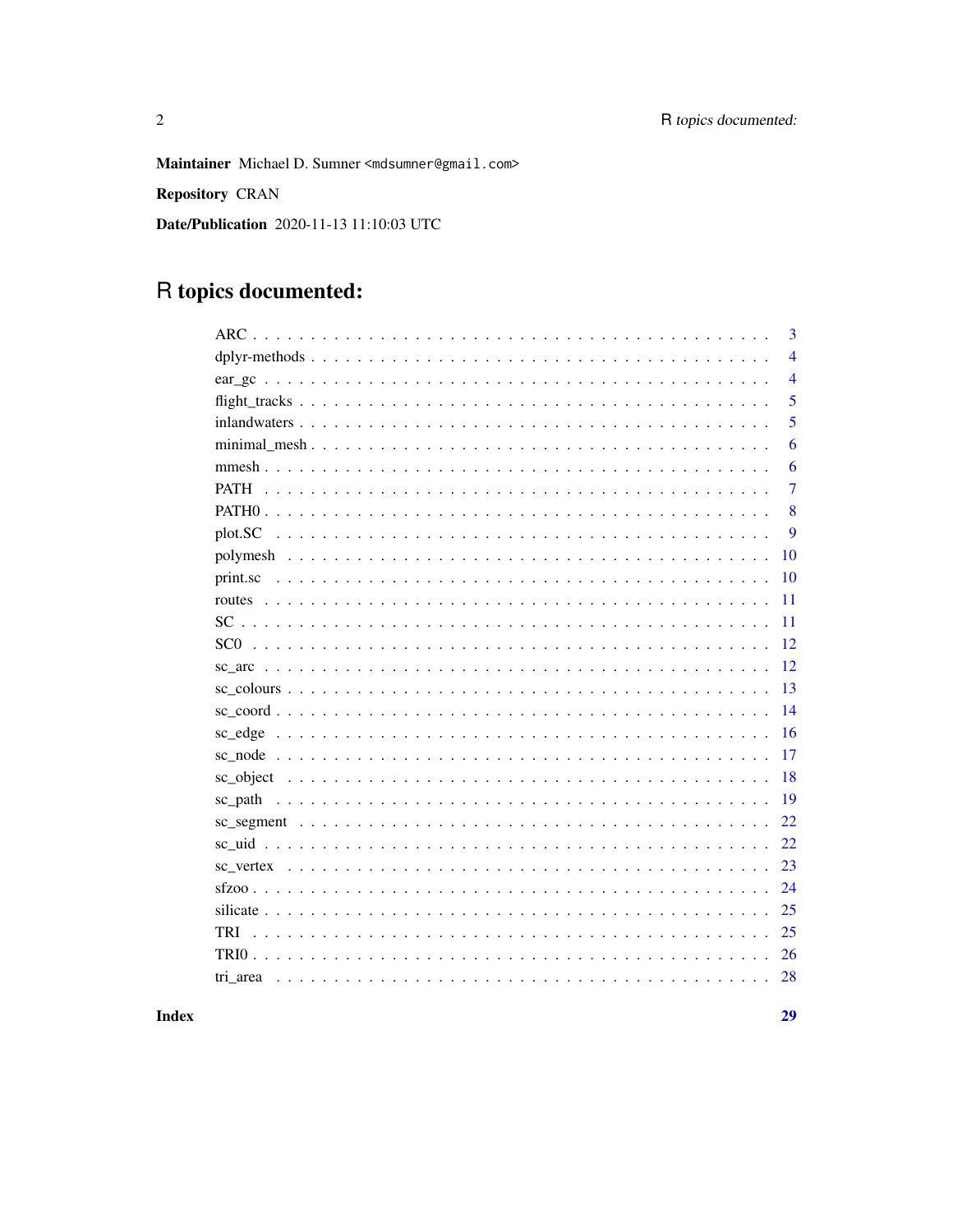<span id="page-2-1"></span><span id="page-2-0"></span>

Arcs are unique paths that connect nodes. In a polygon layer with shared boundaries, the arcs are the linear features that have no branches.

#### Usage

 $ARC(x, \ldots)$ ## Default S3 method:  $ARC(x, ...)$ ## S3 method for class 'PATH'  $ARC(x, \ldots)$ 

#### Arguments

|   | input model                 |
|---|-----------------------------|
| . | arguments passed to methods |

#### Details

Nodes are the vertices where three or more arcs meet. An arc can exist without including any nodes, a path that has no neighbouring relationship with another path.

This is *not* the same terminology as used by other systems, such as "arc-node". The arc\_link\_vertex mapping is inherently ordered, but we don't consider order of arcs. Duplicated arcs (i.e. complementary turns around neighbouring polygons) are not kept. The object\_link\_arc mapping records which arc belongs to the objects, so feature polygons can in theory be reconstructed within objects by tracing arc\_link\_vertex start and end point identity.

#### Value

ARC model

```
a <- ARC(minimal_mesh)
sc_arc(a)
sc_arc(minimal_mesh)
```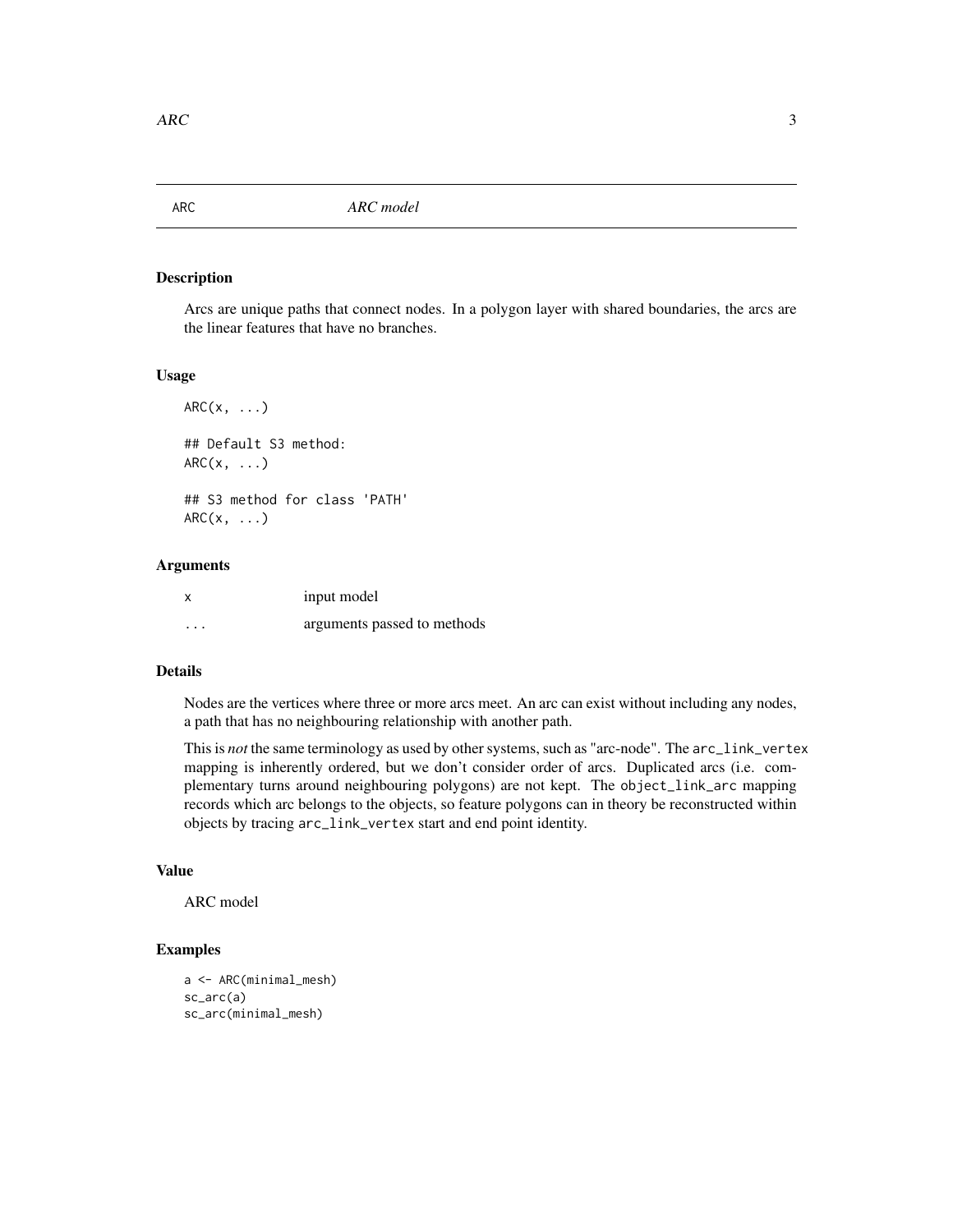<span id="page-3-0"></span>

Filter an SC model, currently only dplyr:: filter for SC is available.

#### Usage

## S3 method for class 'SC' filter(.data, ...)

#### Arguments

| .data | data object of class SC |
|-------|-------------------------|
| .     | passed to dplyr::filter |

#### Details

Apply expressions as if used on the object table. See sc\_object(x) for that form.

Currently all the vertices are still kept, so the model (and any plots) include the filtered edges as well as undifferentiated points. This is likely to change ...

#### Value

an [SC\(\)](#page-10-1) model, with some parts filtered out

#### Examples

```
library(dplyr)
sc <- SC(inlandwaters)
plot(filter(sc, Province == "Tasmania"))
plot(filter(sc, Province %in% c("Victoria", "South Australia", "New South Wales")))
plot(filter(SC(minimal_mesh), a == 1))
```
ear\_gc *Geometry collection of triangles*

#### Description

A 'sfc\_GEOMETRYCOLLECTION' of four-cornered triangles ('POLYGON') created by ear cutting the North Carolina polygon from sf.

#### Examples

TRI0(ear\_gc)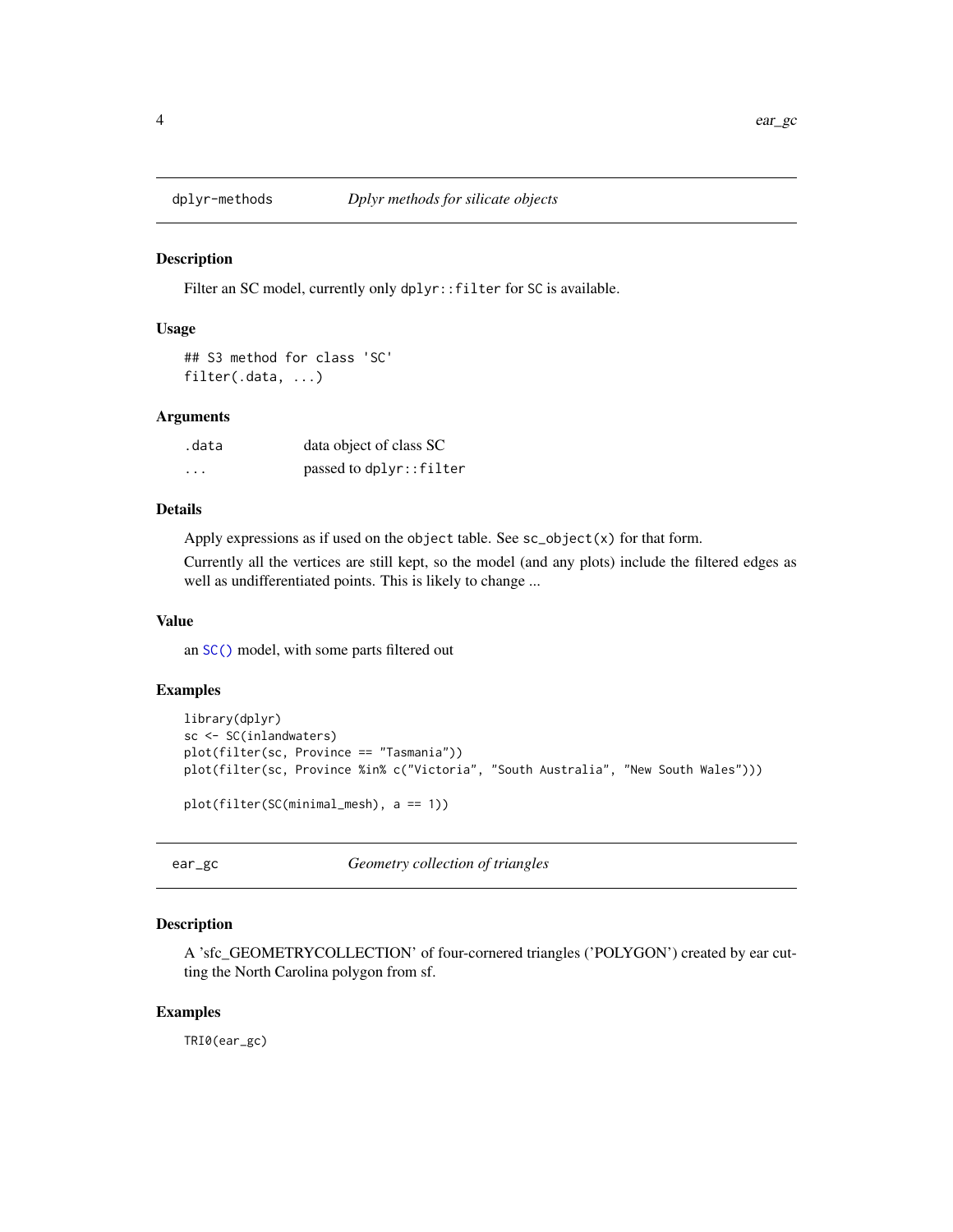<span id="page-4-0"></span>A data set flight tracks in XYZM form, a form of 4D tracks. Primarily to explore the use of silicate as able to represent this topologically, and to experiment with auto-time-based plotting in anglr.

#### Details

Provided by Kent Johnson (kent37) in a [github discusion](https://github.com/r-spatial/mapview/issues/99#issuecomment-328711275) where the data was attached in a zip file.

Original form (in extdata/flight\_tracks) is a XYZM LINESTRING shapefile containing 144 flight tracks of aircraft departing runway 33L at Boston Logan airport on January 27, 2017. Data is from an ADS-B recorder. Each point includes lat, lon, altitude in feet and time in North American Eastern Standard Time (EST).

Converted via sf into silicate::PATH normal form, see (data-raw/flight\_tracks.R).

inlandwaters *Inland waters, for parts of Australia, and New Caledonia.*

#### **Description**

The inland waters are lakes and inland waters presenting as holes within the bounded regions of Australian (and New Caledonian) provinces.

#### Details

This is an extract from the old Manifold DVD. It is in sf format. The features have variables IDandProvince' they are (in order):

- "103841"Australian Capital Territory
- "103842"New Caledonia
- "103843"New South Wales
- "103846"South Australia
- "103847"Tasmania
- "103848"Victoria

There's no good reason that New Caledonia is included and not Queensland (for example) it's just what happened doing a quick crop and extract with the mouse. Lord Howe Island and Macquarie Island are both present, as part of New South Wales and Tasmania respectively.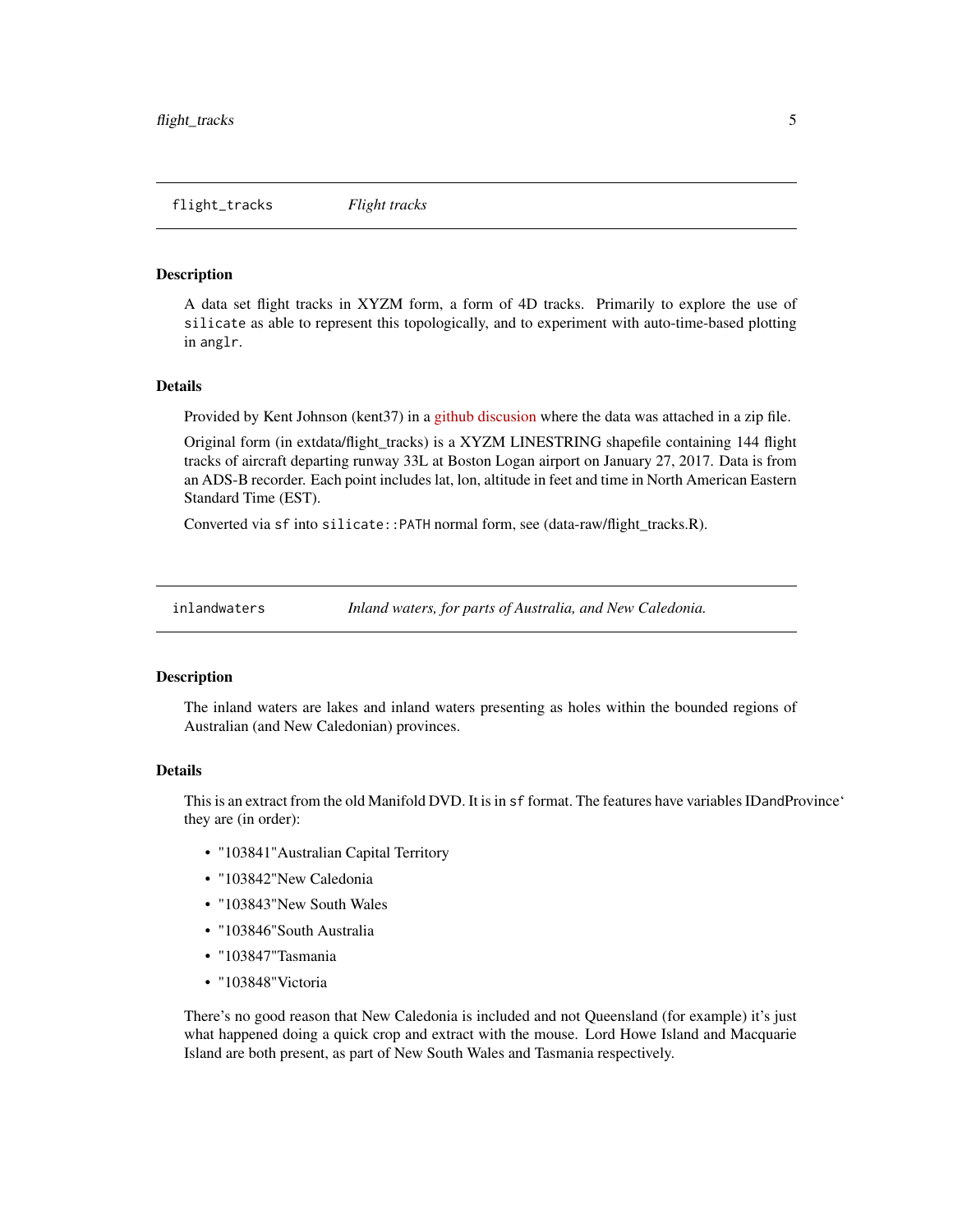#### Examples

```
path <- PATH(inlandwaters)
plot(path)
obj <- split(path$path_link_vertex, path$path_link_vertex$path_)
cl <- grDevices::colors()[-1L]
\text{cols} \leq \text{sample}(c1, \text{length}(obj), \text{replace} = \text{length}(obj) > \text{length}(c1))op \leq par(mfrow = grDevices::n2mfrow(length(obj)), mar = rep(0, 4))
funplot <- function(ob, vert, col) {
vx < -c("x_{-}'', 'y_{-}'')plot(dplyr::inner_join(ob, vert, "vertex_")[vx], col = col, type = "l", axes = FALSE)
  }
junk <- lapply(seq_along(obj),
function(a) {
  funplot(obj[[a]], path$vertex, cols[a])
  invisible(NULL)
  })
  par(op)
```
minimal\_mesh *Minimal mesh.*

#### Description

The simplest pairing of two polygons with one shared edge. One polygon contains a hole and a concavity, the other is a simply convex. This is composed of four "arcs", one around each polygon, one for the shared edge, and one for the isolated hole. There are two nodes, the endpoints of the single shared edge.

#### Examples

```
arc <- ARC(minimal_mesh)
plot(arc)
sc_arc(arc)
sc_node(arc)
```
mmesh *Deprecated data set.* 

#### Description

This data set is in legacy format and will be removed. A couple of polygons with a single shared edge between them, in PRIMITIVE form.

<span id="page-5-0"></span>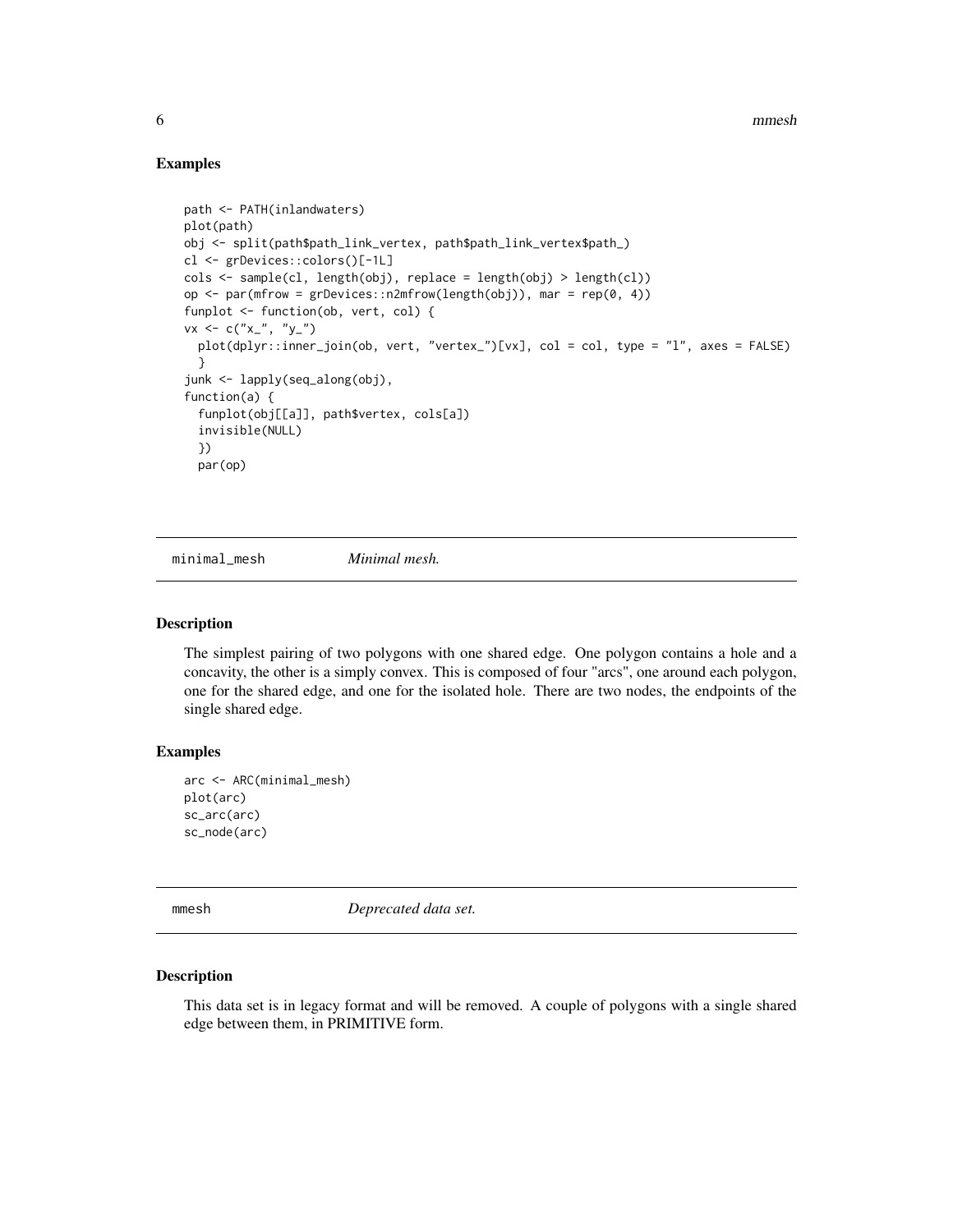<span id="page-6-1"></span><span id="page-6-0"></span>

A PATH model is a direct translation of a simple features-alike object to normal form. This is four tables with the three kinds of entities, "objects" (or "features"), "paths" (or "parts") and "vertices", and a table to link the one-to-many relation between paths and vertices.

#### Usage

```
PATH(x, \ldots)## S3 method for class 'SC'
PATH(x, \ldots)## S3 method for class 'TRI'
PATH(x, \ldots)## Default S3 method:
PATH(x, \ldots)
```
#### Arguments

| X        | input model                 |
|----------|-----------------------------|
| $\cdots$ | arguments passed to methods |

### Details

In a data set with no parts touching their neighbours, the only normalization of the vertices will be the removal of the duplicated closing coordinate on any polygon ring, and on any self-intersecting case within a single path.

PATH()\$path should always have columns object\_ path\_ subobject ncoords\_

### Value

a PATH model, with tables 'object', 'path', 'path\_link\_vertex' and 'vertex'

#### See Also

sc\_path, sc\_coord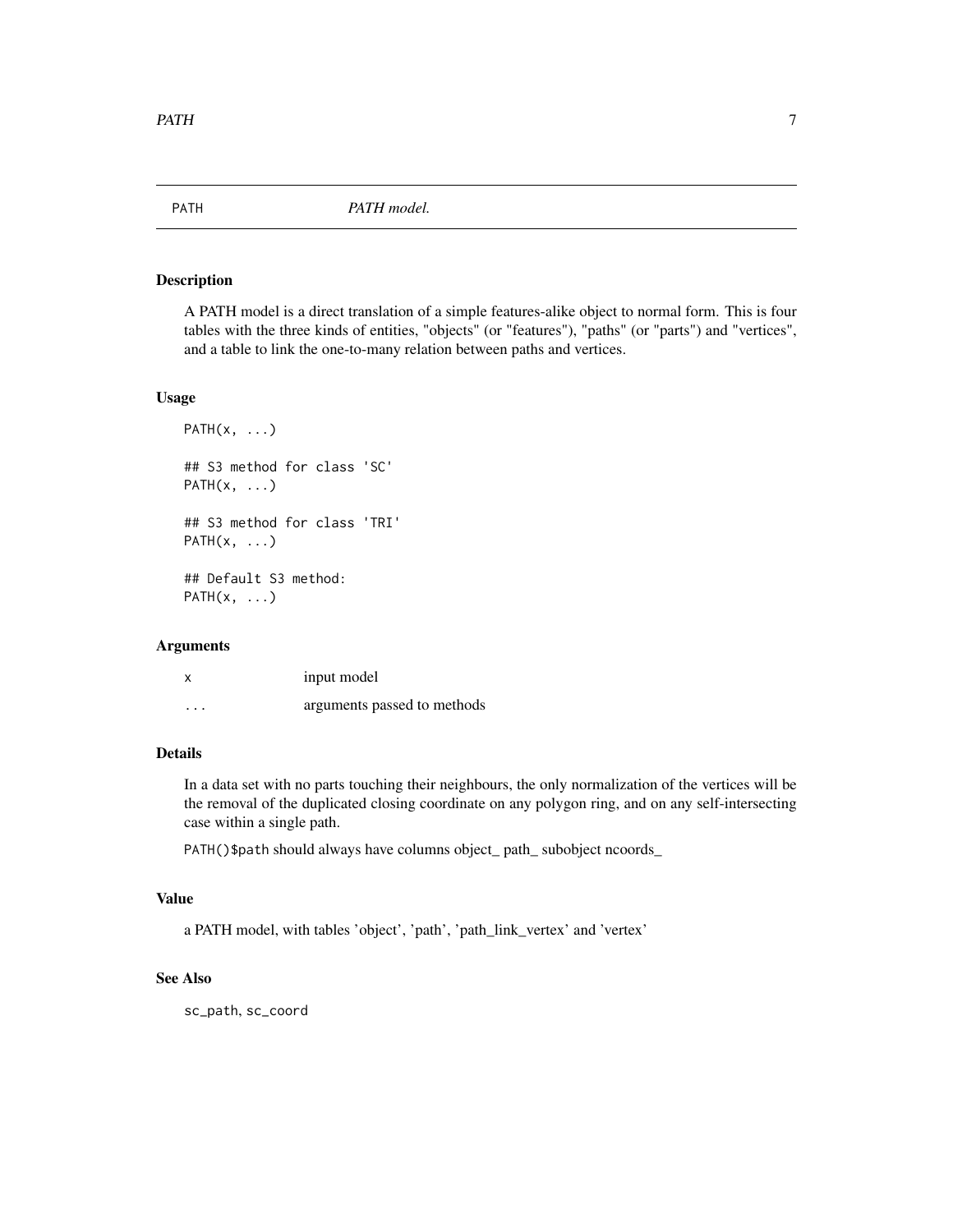<span id="page-7-1"></span><span id="page-7-0"></span>Structural form requires only tables 'object' and 'vertex'.

Minimal columns is x,y but can be grouped by path\_ for separate paths, then subobject\_ and object\_ for full polygon support.

#### Usage

```
PATH0(x, \ldots)## Default S3 method:
PATH0(x, \ldots)## S3 method for class 'PATH0'
PATH0(x, ...)PATH0_from_df(
  x,
  ...,
  path_ = "path_",object_ = "object_",subobject_ = "subobject_",x_{-} = "x",y_{-} = "y")
```
#### Arguments

| $\mathsf{x}$ | data frame with at least x, y columns                                  |
|--------------|------------------------------------------------------------------------|
| $\cdot$      | ignored                                                                |
| path_        | path identifier, these should identify individual paths                |
| object_      | object identifier (like group in ggplot)                               |
| subobject_   | subobject identifier (like polygon_id with multipolygons in sfheaders) |
| $X_{-}$      | optional name for x column (assumed to be x)                           |
| $y_{-}$      | optional name for x column (assumed to be y)                           |

#### Details

This function exists as a special-case for non-format input for [PATH0\(\)](#page-7-1). It's expected there are columns x, y, and optionally object\_, subobject\_, and path\_. These correspond to names in sfheaders, multipolygon\_id, polygon\_id, and linestring\_id. (subobject is optional if not multipolygon).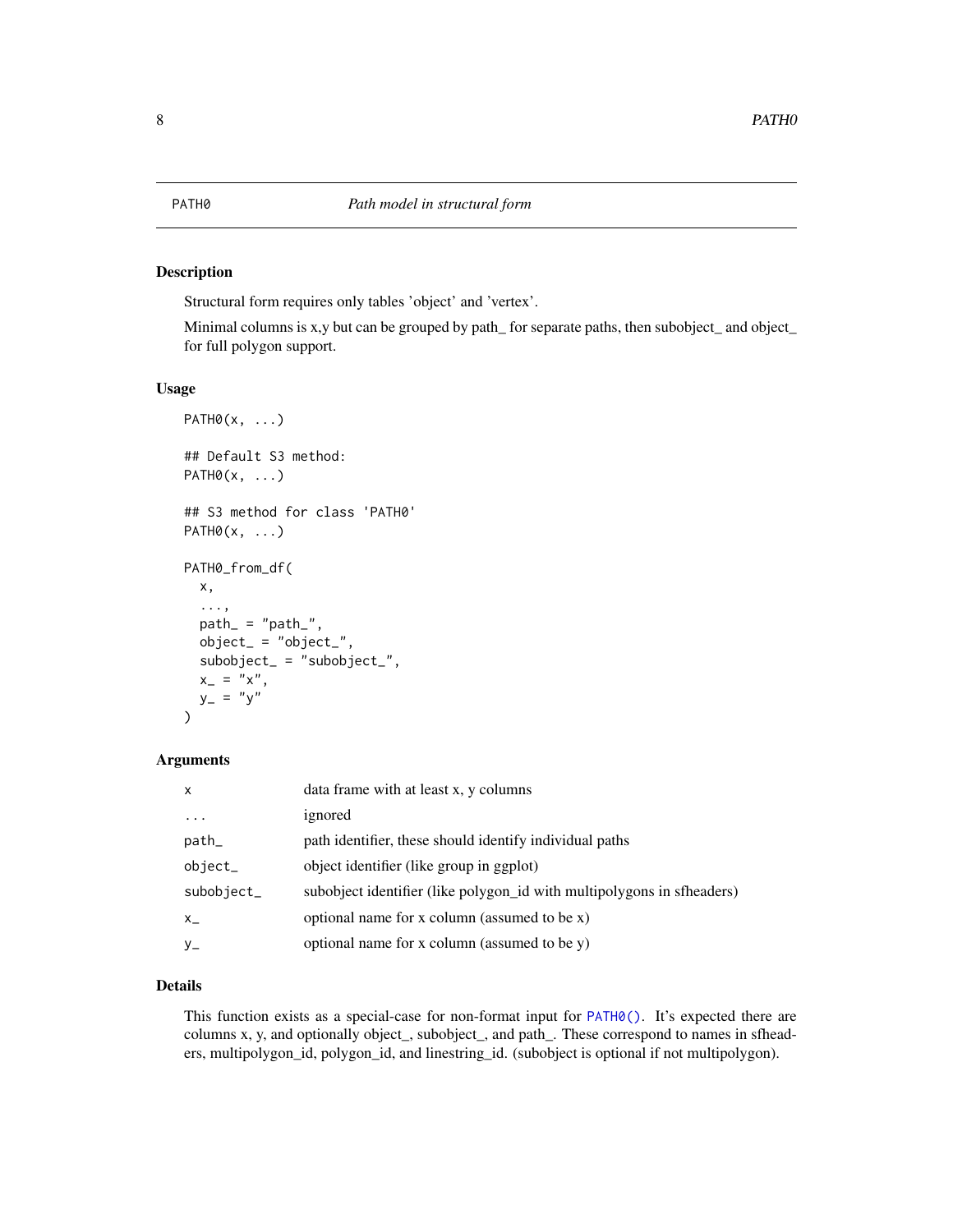#### <span id="page-8-0"></span>plot.SC 9

### Value

PATH0 model with tables 'object' and 'vertex'

#### Examples

(p <- PATH0(minimal\_mesh))

```
p$object$topology_
PATH0_from_df(data.frame(x = runif(10), y = runif(10)))
```
plot.SC *Plot silicate*

#### Description

Basic edge plot, all the standard base graphics facilities for line segments are available.

#### Usage

```
## S3 method for class 'SC'
plot(x, ..., add = FALSE)## S3 method for class 'SC0'
plot(x, ..., add = FALSE)
```
#### Arguments

| $\mathsf{x}$ | sc object                                          |
|--------------|----------------------------------------------------|
| $\cdots$     | arguments passed to lower level plotting functions |
| add          | if TRUE add to current plot                        |

#### Details

The 'col' argument is passed directly to [segments\(\)](#page-0-0) or [polypath\(\)](#page-0-0) as needed, in the usual oneto-one or recycling way.

Graphical parameters are not able to be passed to the initial plot setup, but a plot can be set up and then added to with this method.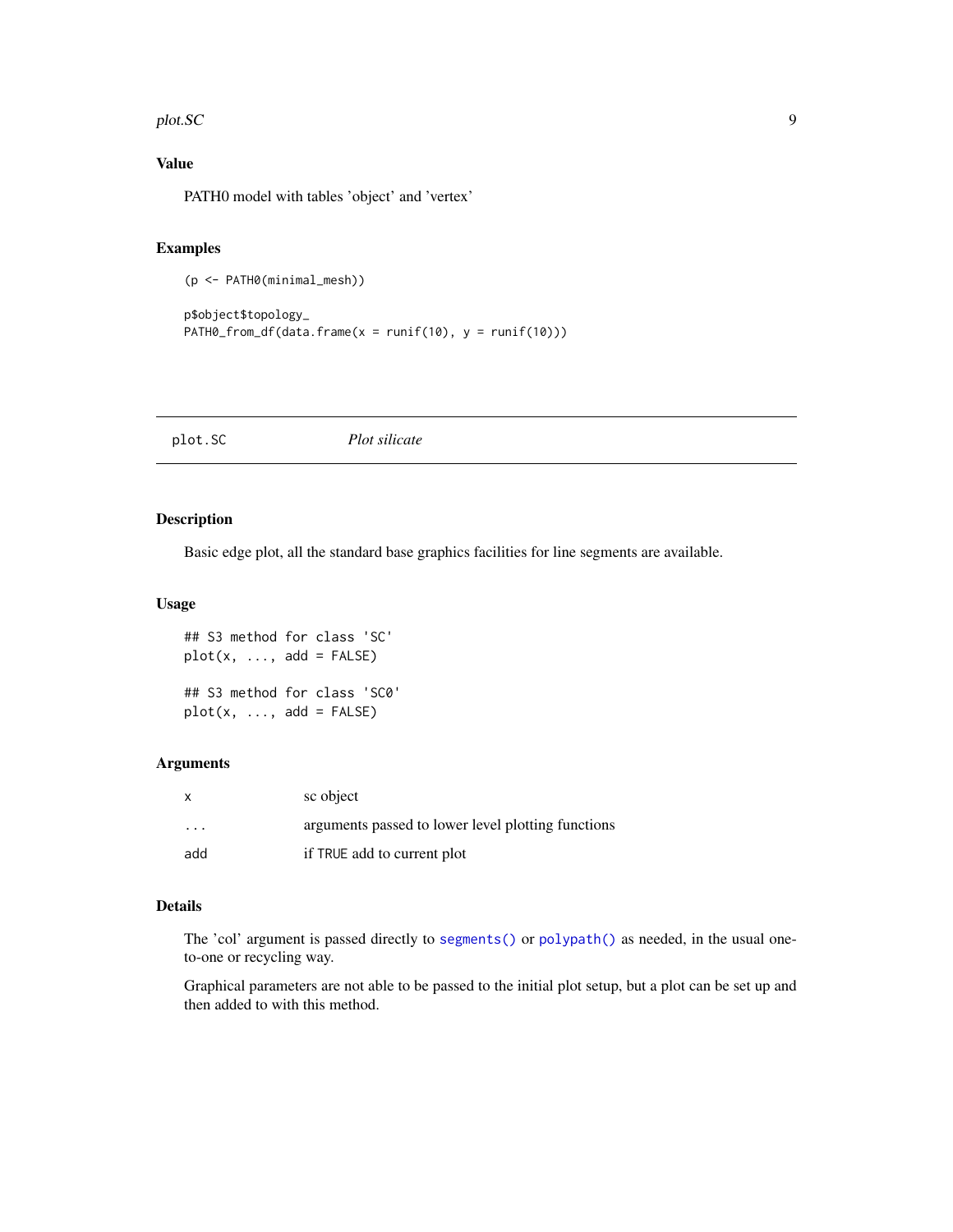<span id="page-9-0"></span>

A simple set of sf neighbouring polygons, with redundant vertices created from polygonizing a raster.

#### Examples

```
arc <- ARC(polymesh)
plot(arc)
sc <- SC(polymesh)
plot(sc)
```
print.sc *Methods for silicate*

#### Description

Print a silicate model.

#### Usage

## S3 method for class 'sc'  $print(x, \ldots)$ 

#### Arguments

|          | object inheriting from 'sc' class |
|----------|-----------------------------------|
| $\cdots$ | ignore currently                  |

#### Details

Simple summary of type and content of a silicate model.

```
print(TRI(minimal_mesh))
print(SC(minimal_mesh))
print(PATH(minimal_mesh))
print(SC(TRI(minimal_mesh)))
print(ARC(minimal_mesh))
print(SC0(minimal_mesh))
```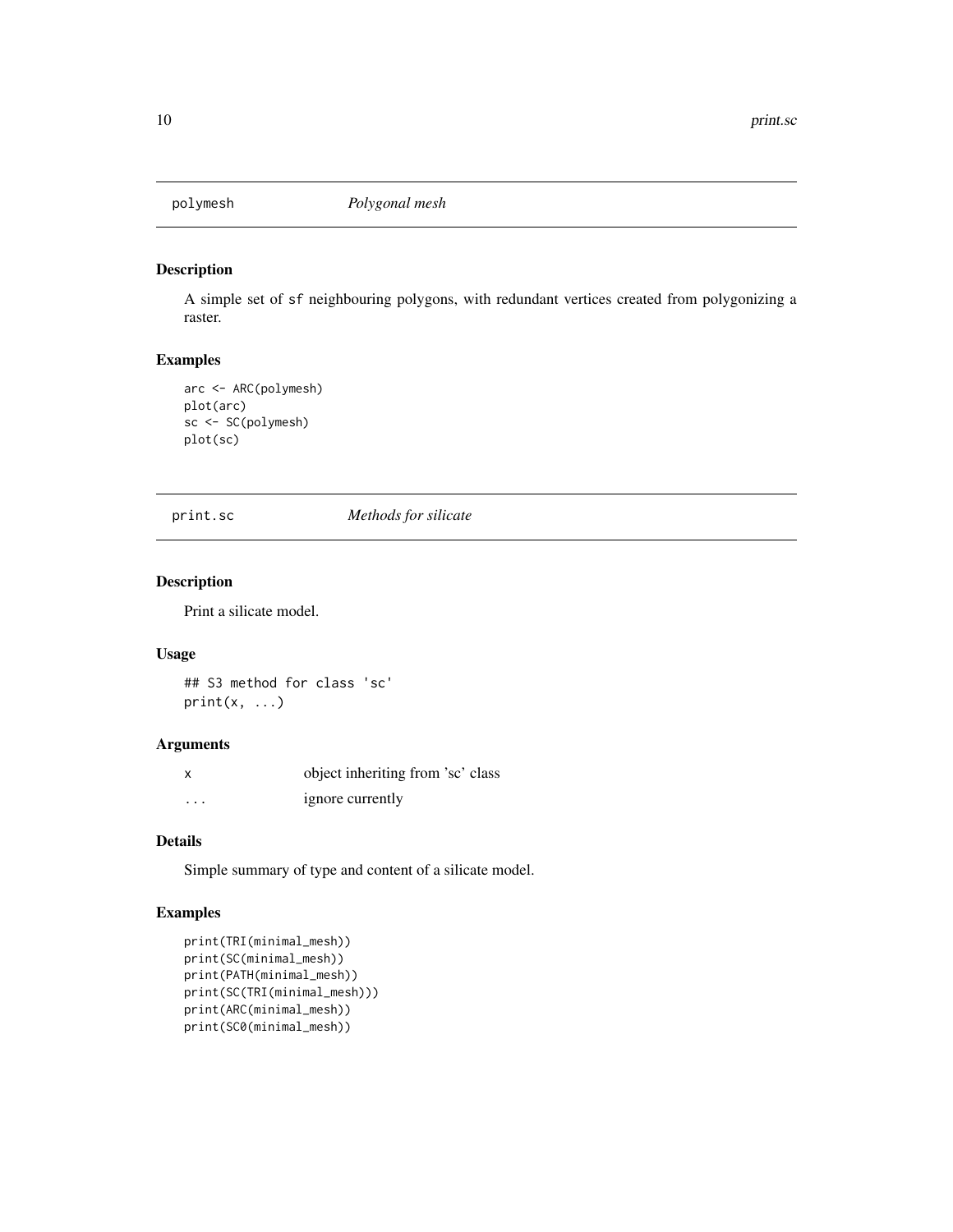<span id="page-10-0"></span>

Routing data set stolen from stplanr see data-raw/routes.R

<span id="page-10-1"></span>SC *The universal model*

#### Description

The universal model SC is coordinates and binary relations between pairs of coordinates. This is purely an edge (or segment) model, with all higher level structures recorded as groupings of edges.

#### Usage

 $SC(x, \ldots)$ ## Default S3 method:  $SC(x, \ldots)$ ## S3 method for class 'TRI'  $SC(x, \ldots)$ ## S3 method for class 'pslg'  $SC(x, \ldots)$ 

#### Arguments

x input model ... arguments passed to methods

#### Value

SC model with tables 'object', 'object\_link\_edge', 'edge', and 'vertex'

```
## we can produce a high quality triangulation from a low quality one
## see how the TRI edges are maintained (we can't yet filter out holes from DEL)
tri <- TRI(minimal_mesh)
plot(tri)
plot(SC(tri))
```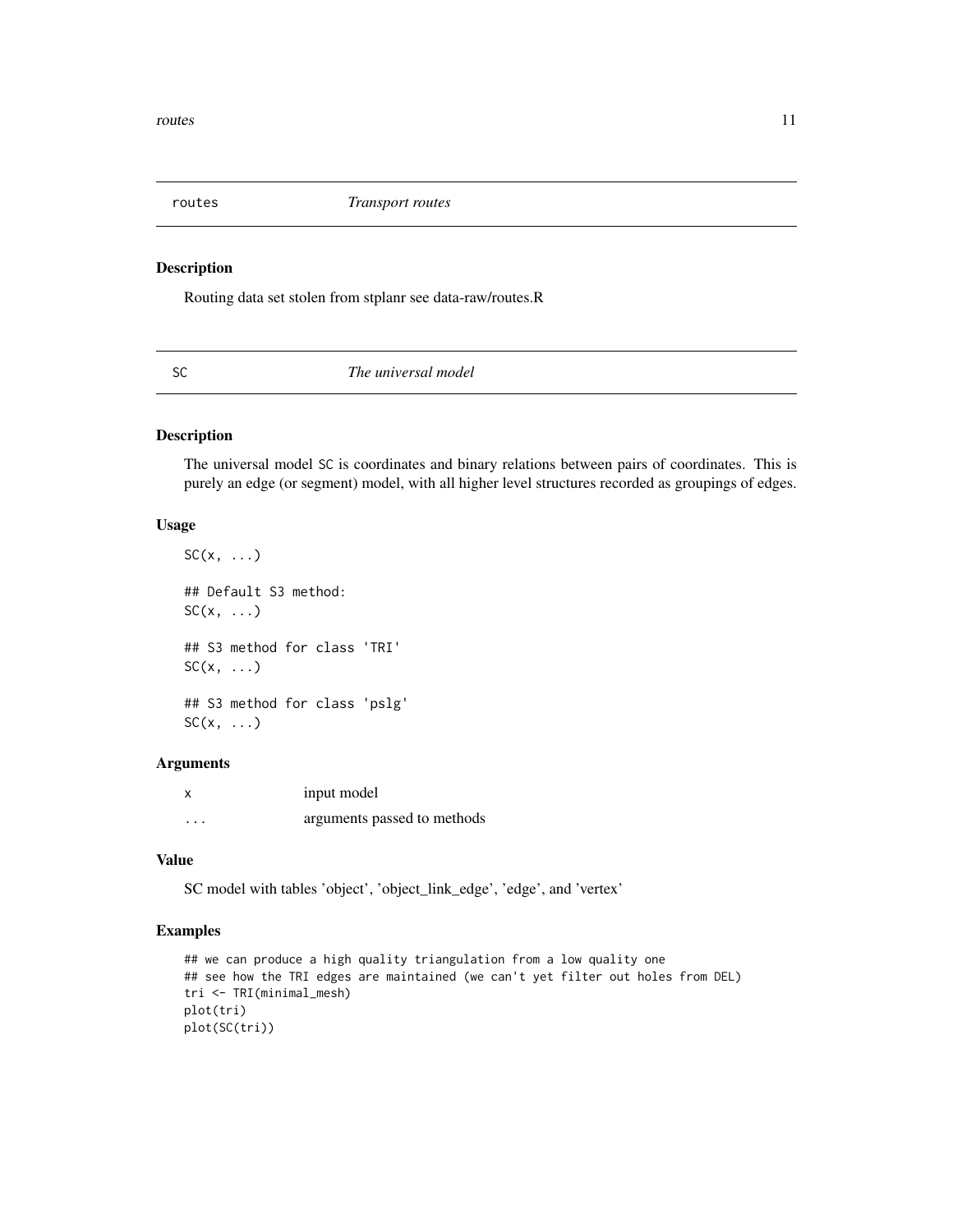<span id="page-11-1"></span><span id="page-11-0"></span>SC0 is the simplest and most general of all silicate models. Composed of an object and vertex table linked by nested vertex-index pairs.

#### Usage

```
SCØ(x, \ldots)## Default S3 method:
SCØ(x, \ldots)## S3 method for class 'pslg'
SCØ(x, \ldots)
```
#### Arguments

| X        | an object understood by silicate |
|----------|----------------------------------|
| $\cdots$ | reserved for methods             |

#### Value

SC0 model with tables 'object' and 'vertex'

#### Examples

```
SC0(minimal_mesh)
SC0(minimal_mesh)
```
sc\_arc *Arc-node topology.*

#### Description

Return a label and vertex count of each arc.

#### Usage

```
sc_arc(x, \ldots)## Default S3 method:
sc_arc(x, \ldots)## S3 method for class 'ARC'
sc_arc(x, \ldots)
```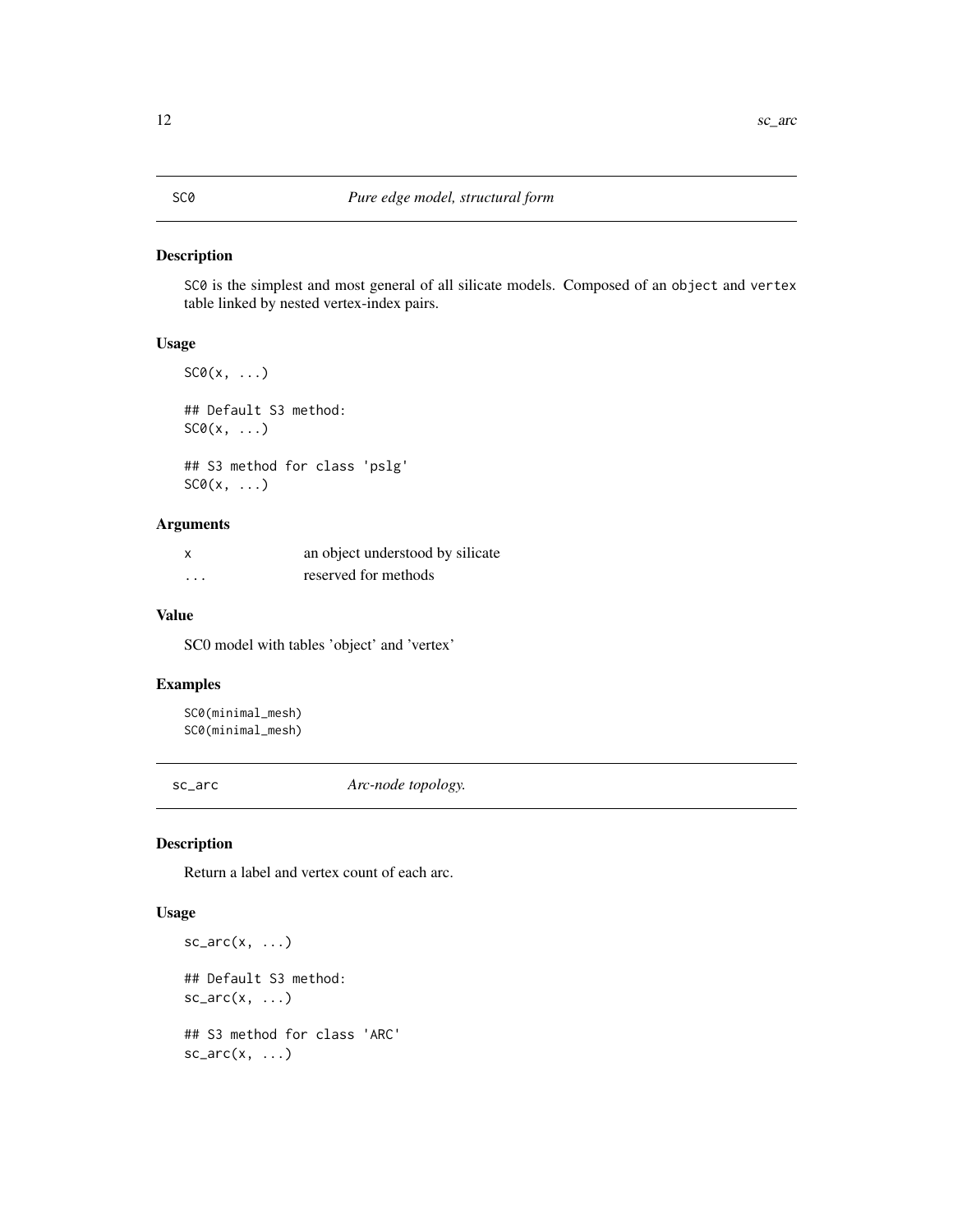#### <span id="page-12-0"></span>sc\_colours 13

#### **Arguments**

|          | input object          |
|----------|-----------------------|
| $\cdots$ | arguments for methods |

#### Details

Arcs are unbranched paths within the line segment graph. Nodes are the vertices where three or more arcs meet.

As with the PATH and SC models the arc id values will only be relevant when those entities are identified and labelled. Running sc\_arc on a simple features model (for example) will identify them and return a summary, but without having any record of what they refer to. Use ARC(x) first to work with models that don't included labels.

#### Value

a data frame with only the identities of the shared boundaries (arcs)

#### Examples

```
sc_arc(minimal_mesh)
ARC(minimal_mesh)[["arc"]]
arc <- ARC(minimal_mesh)
plot(arc)
points(arc$vertex[match(sc_node(arc)$vertex_, arc$vertex$vertex_), c("x_", "y_")])
arc <- ARC(polymesh)
plot(arc)
title("arcs and nodes")
points(arc$vertex[match(sc_node(arc)$vertex_, arc$vertex$vertex_), c("x_", "y_")])
```
sc\_colours *Silicate colours*

#### Description

Simple set of colours for discrete palette.

#### Usage

 $sc\_colours(x = 16, ..., viridis = FALSE)$ 

#### Arguments

| X                       | number of colours to generate |
|-------------------------|-------------------------------|
| $\cdot$ $\cdot$ $\cdot$ | currently ignored             |
| viridis                 | use viridis, TRUE or FALSE    |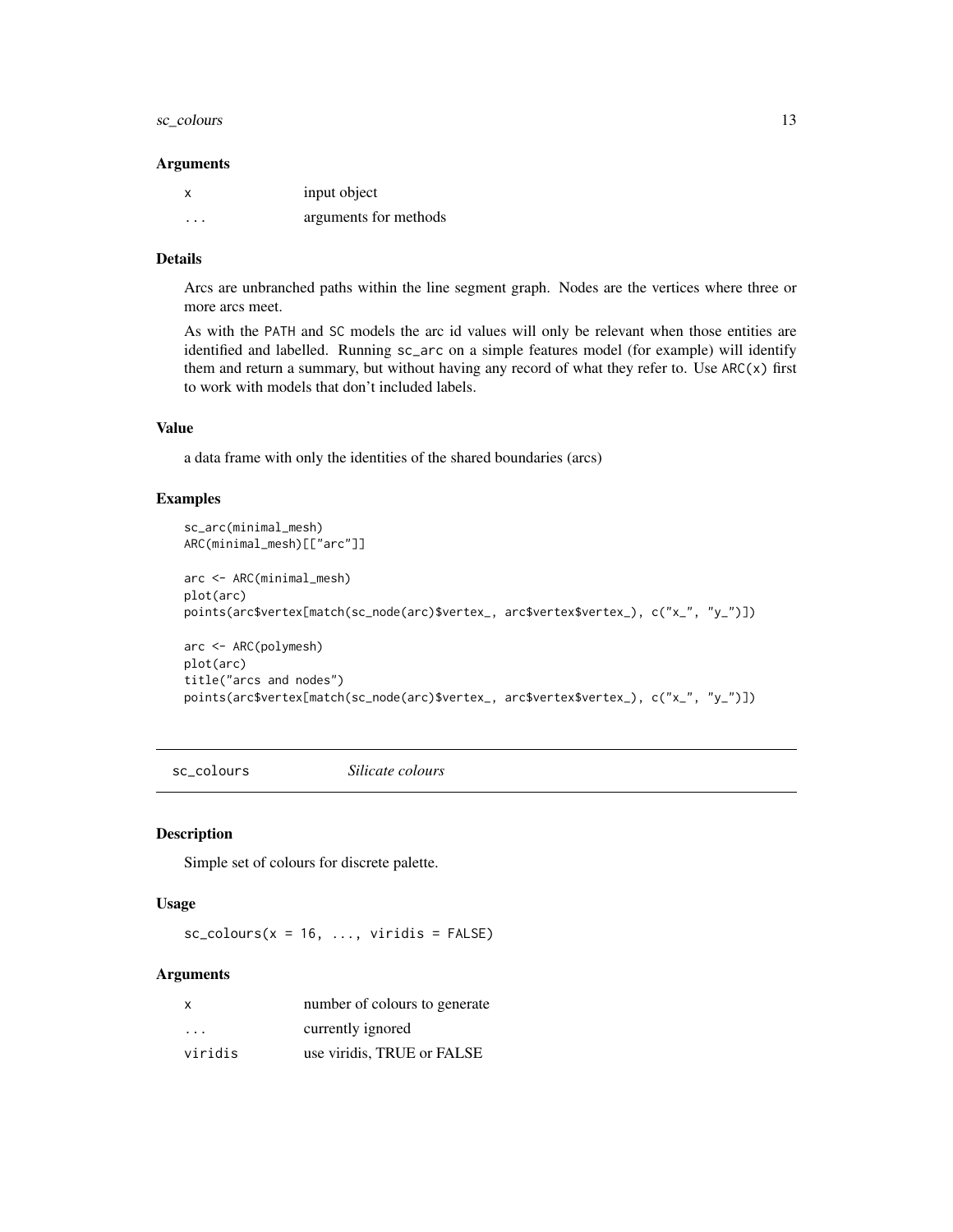#### <span id="page-13-0"></span>Value

vector of colours

#### Examples

sc\_colours(10)

sc\_coord *Coordinate decomposition*

#### Description

Collect all instances of all coordinates in one table. This complementary to the sc\_path of an object, since the number of coordinates per path gives a structural mapping into this set.

Collect all coordinates in one table, the path\_link\_vertex table has the information about the original grouping.

#### Usage

```
sc\_coord(x, \ldots)## S3 method for class 'list'
sc\_coord(x, \ldots)## Default S3 method:
sc\_coord(x, \ldots)## S3 method for class 'matrix'
sc\_coord(x, \ldots)## S3 method for class 'ARC'
sc\_coord(x, \ldots)## S3 method for class 'PATH'
sc\_coord(x, \ldots)## S3 method for class 'TRI'
sc\_coord(x, \ldots)## S3 method for class 'PATH0'
sc\_coord(x, \ldots)## S3 method for class 'SC0'
sc\_coord(x, \ldots)## S3 method for class 'SC'
```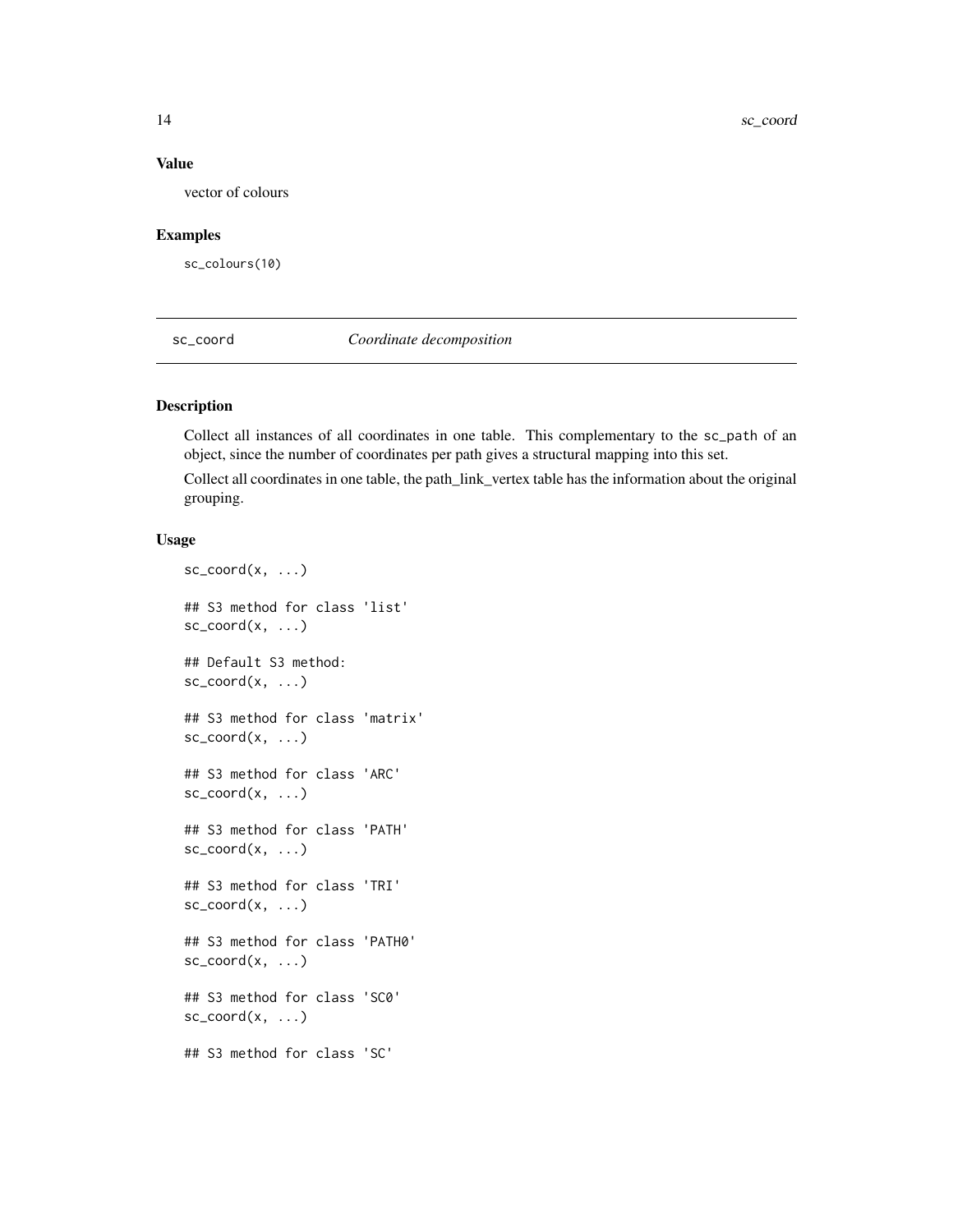#### sc\_coord 15

```
sc\_coord(x, \ldots)## S3 method for class 'sf'
sc\_coord(x, \ldots)## S3 method for class 'sfc'
sc\_coord(x, \ldots)## S3 method for class 'pslg'
sc\_coord(x, \ldots)## S3 method for class 'MULTIPOLYGON'
sc\_coord(x, \ldots)## S3 method for class 'POLYGON'
sc\_coord(x, \ldots)## S3 method for class 'MULTILINESTRING'
sc\_coord(x, \ldots)## S3 method for class 'LINESTRING'
sc\_coord(x, \ldots)## S3 method for class 'MULTIPOINT'
sc\_coord(x, \ldots)## S3 method for class 'POINT'
sc\_coord(x, \ldots)## S3 method for class 'Spatial'
sc\_coord(x, \ldots)## S3 method for class 'Polygons'
sc\_coord(x, \ldots)## S3 method for class 'Lines'
sc\_coord(x, \ldots)
```
#### Arguments

|                         | input model                 |
|-------------------------|-----------------------------|
| $\cdot$ $\cdot$ $\cdot$ | arguments passed to methods |

#### Value

data frame of all the coordinates in the order they occur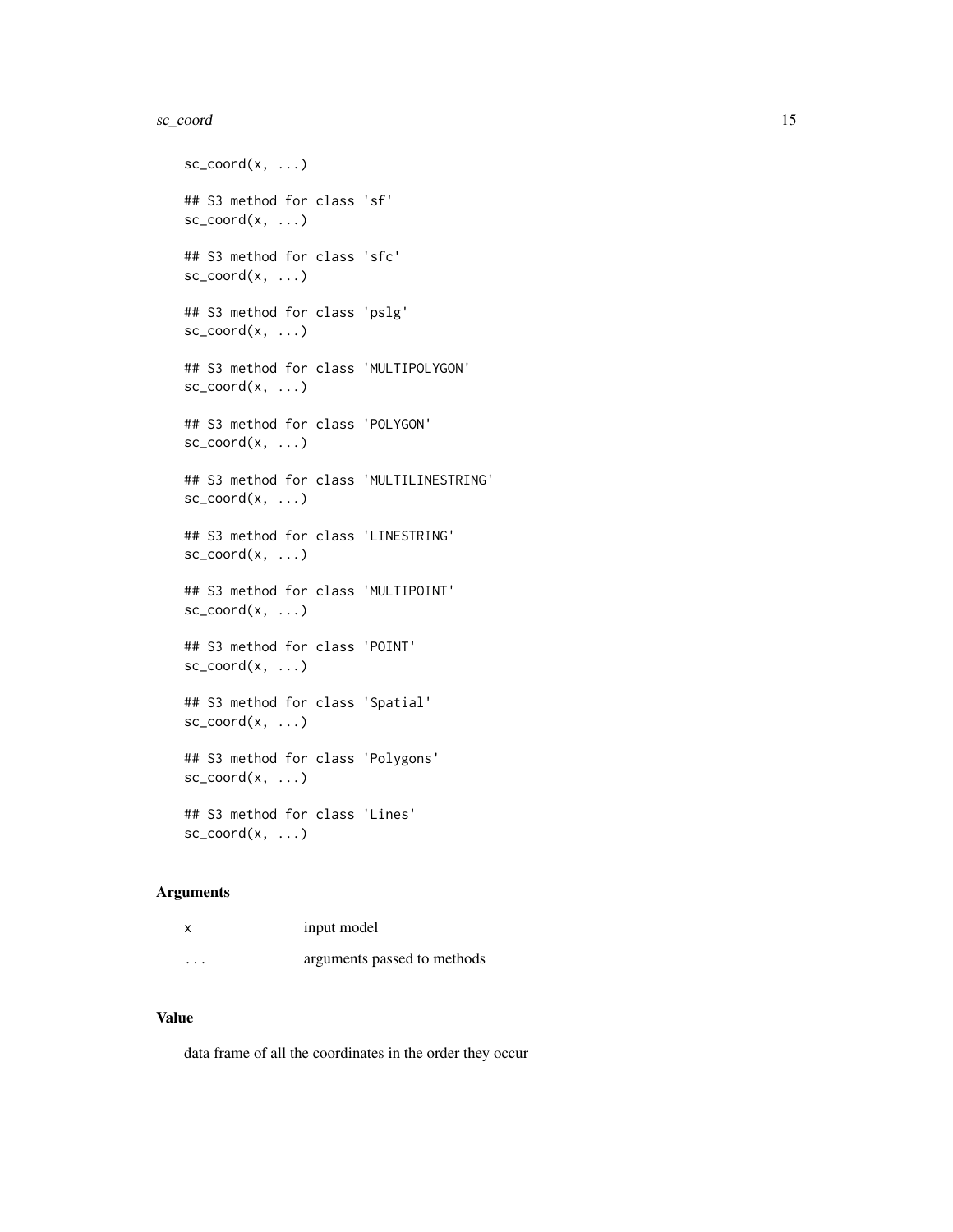#### <span id="page-15-0"></span>See Also

sc\_path for the central part of the model, sc\_object for the features, and PATH for the full model. sc\_path for the central part of the model, sc\_object for the features, and PATH for the full model.

#### Examples

```
sc_coord(minimal_mesh)
sc_coord(SC(minimal_mesh))
```
sc\_edge *Edges.*

#### Description

Simple binary relationships, a primitive composed of two vertices.

#### Usage

```
sc\_edge(x, \ldots)## Default S3 method:
sc\_edge(x, \ldots)## S3 method for class 'PATH'
sc\_edge(x, \ldots)sc\_start(x, \ldots)## S3 method for class 'SC'
sc\_start(x, \ldots)## S3 method for class 'SC0'
sc\_start(x, \ldots)## S3 method for class 'PATH'
sc\_start(x, \ldots)## S3 method for class 'PATH'
sc\_end(x, \ldots)## S3 method for class 'PATH0'
sc\_start(x, \ldots)## S3 method for class 'PATH0'
sc\_end(x, \ldots)
```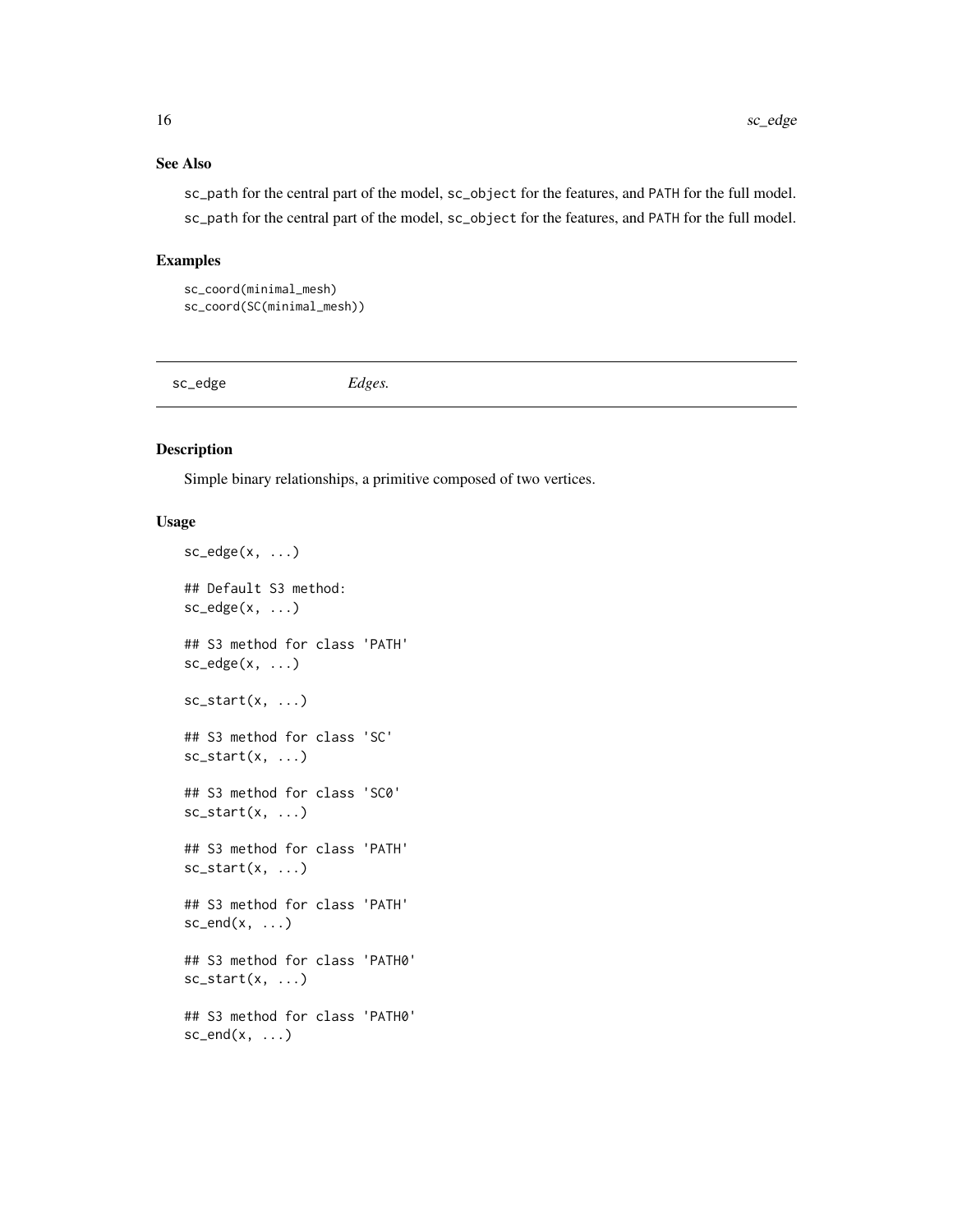#### <span id="page-16-0"></span>sc\_node 17

```
## S3 method for class 'ARC'
sc\_start(x, \ldots)## S3 method for class 'TRI'
sc\_start(x, \ldots)sc\_end(x, \ldots)## S3 method for class 'SC'
sc\_end(x, \ldots)## S3 method for class 'SC0'
sc\_end(x, \ldots)## S3 method for class 'ARC'
sc\_end(x, \ldots)## S3 method for class 'TRI'
sc\_end(x, \ldots)
```
#### Arguments

|          | input object          |
|----------|-----------------------|
| $\cdots$ | arguments for methods |

#### Details

Edges are unique, undirected line segments. Compare to sc\_segment which refers to all instances of edges.

sc\_start and sc\_end are convenience functions that provide the obvious start and end coordinates by joining on the appropriate edge vertex label, .vx0 or .vx1. Currently this returns the ordered segments, along with their unique (unordered) edge\_, as well as unique segment, a object\_ labels.

#### Value

data frame of edge identity, or start/end coordinates

sc\_node *Nodes for arc-node topology.*

#### Description

Nodes are the vertices in the graph that are shared by "arcs".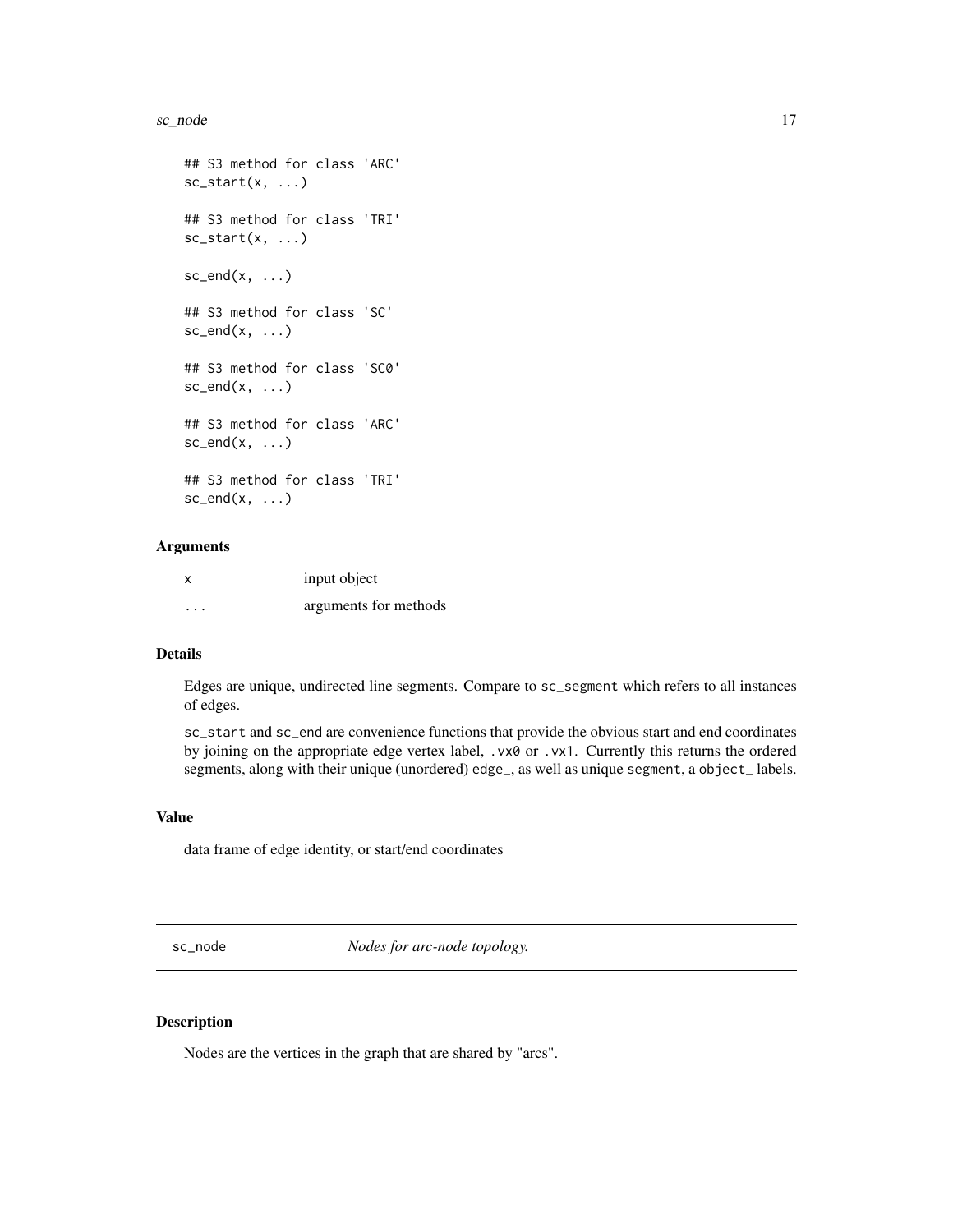#### <span id="page-17-0"></span>Usage

```
sc\_node(x, \ldots)## S3 method for class 'SC'
sc\_node(x, \ldots)## S3 method for class 'SC0'
sc\_node(x, \ldots)## Default S3 method:
sc\_node(x, \ldots)## S3 method for class 'PATH'
sc\_node(x, \ldots)## S3 method for class 'ARC'
sc\_node(x, \ldots)
```
#### Arguments

| x       | input object          |
|---------|-----------------------|
| $\cdot$ | arguments for methods |

### Value

data frame of the nodes

#### Examples

```
sc_node(ARC(minimal_mesh))
sc <- SC(routes)
library(dplyr)
plot(sc)
sc_node(sc) %>% inner_join(sc$vertex) %>% select(x_, y_) %>% points()
```
sc\_object *Objects, features*

#### Description

The objects are the front end entities, the usual "GIS contract" objects, or features.

The objects are the front end entities, the usual "GIS contract" objects, the features.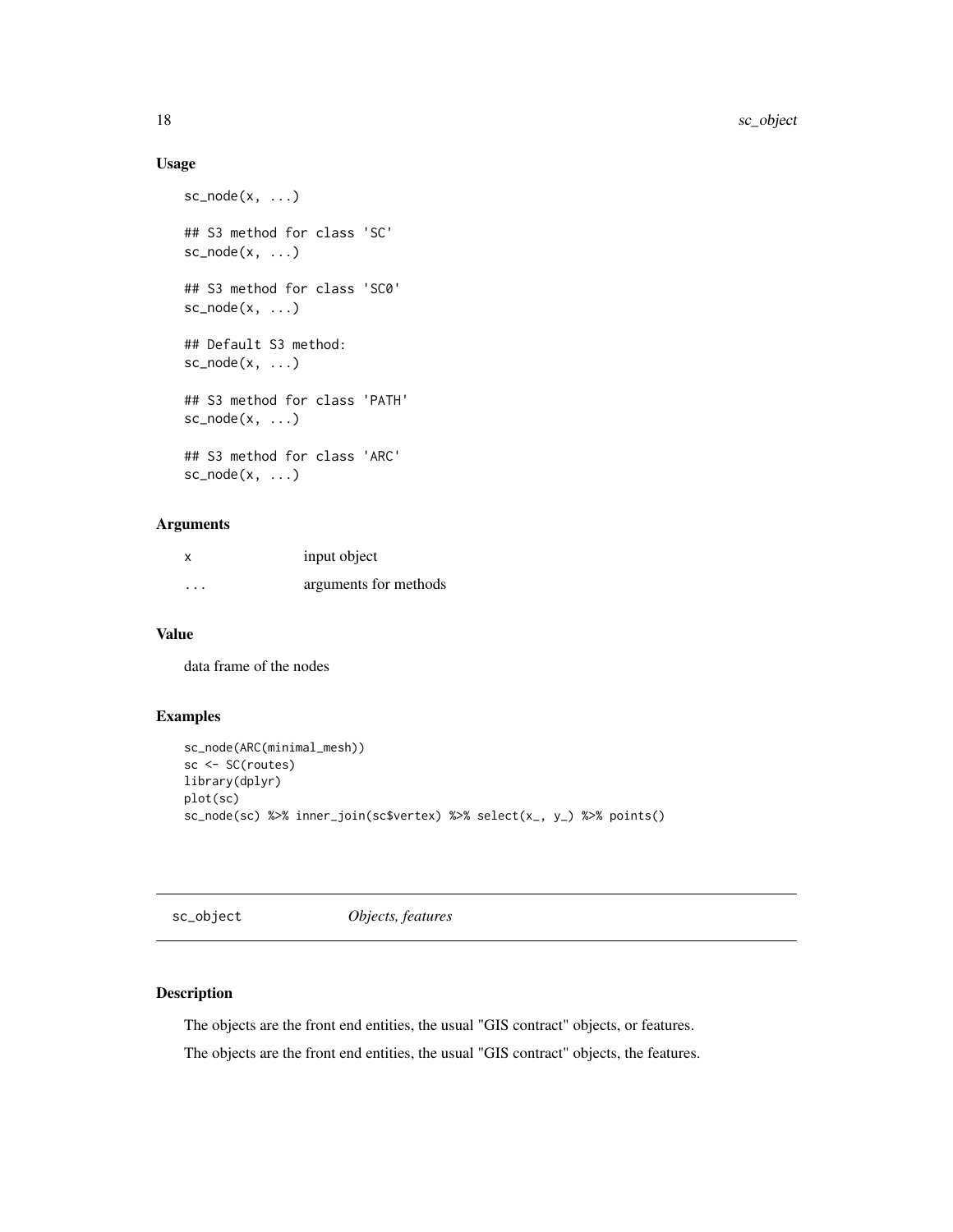<span id="page-18-0"></span>sc\_path 19

#### Usage

```
sc_object(x, ...)
## Default S3 method:
sc_object(x, ...)
## S3 method for class 'sf'
sc_object(x, ...)
## S3 method for class 'sfc'
sc\_object(x, \ldots)## S3 method for class 'TRI'
sc_object(x, ...)
```
#### Arguments

|          | input object                |
|----------|-----------------------------|
| $\cdots$ | arguments passed to methods |

#### Value

data frame of the object values

#### See Also

sc\_coord for the coordinates part of the model, sc\_path for the central part of the model, and PATH for the full model.

sc\_coord for the coordinates part of the model, sc\_path for the central part of the model, and PATH for the full model.

#### Examples

```
sc_object(minimal_mesh)
sc_object(SC0(minimal_mesh))
```
sc\_path *Path decomposition*

#### Description

Start in the middle, and build the 'path-link-vertex' table. Paths.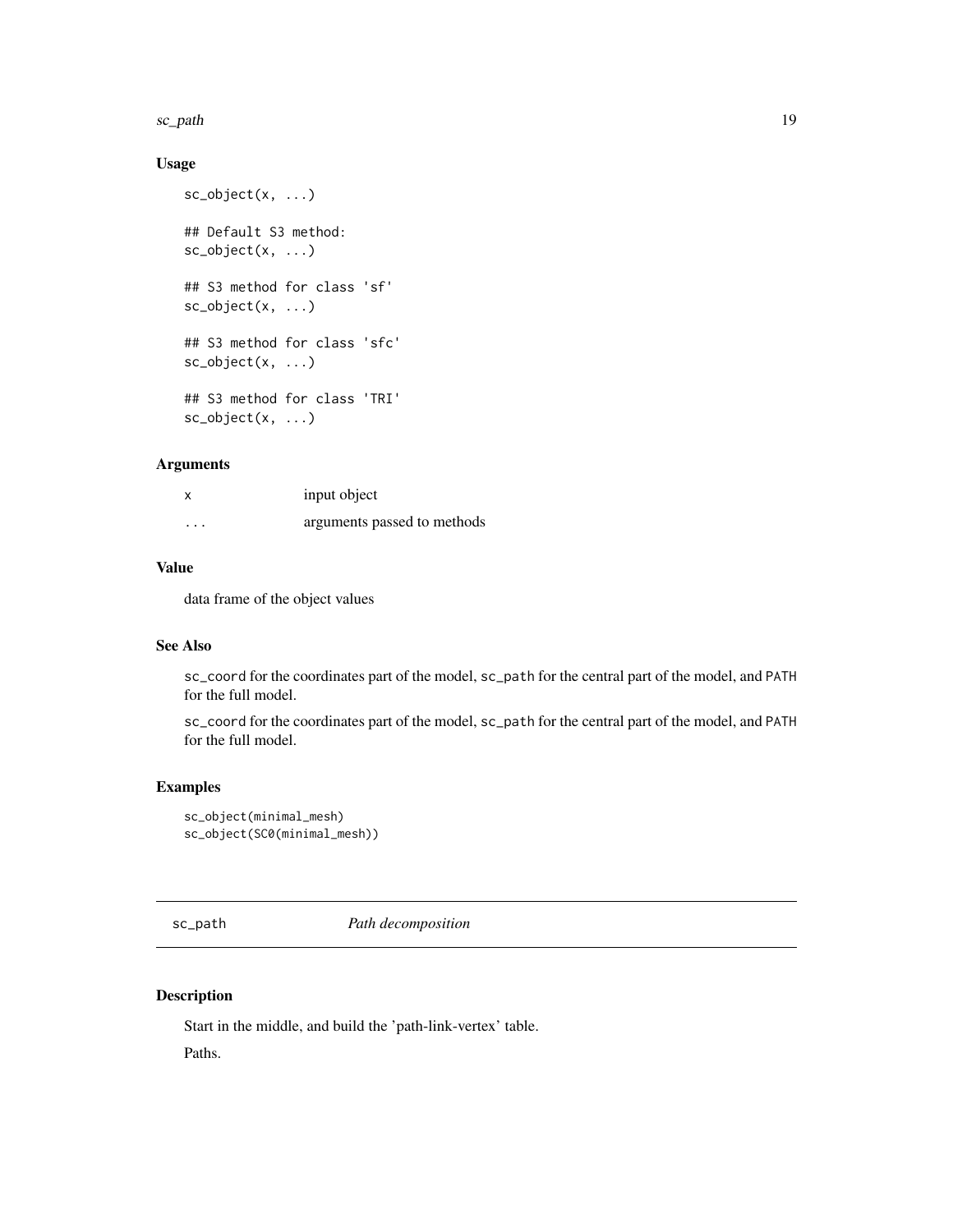#### Usage

```
sc\_path(x, \ldots)## S3 method for class 'list'
sc\_path(x, ids = NULL, ...)## Default S3 method:
sc\_path(x, \ldots)## S3 method for class 'PATH'
sc\_path(x, \ldots)## S3 method for class 'sfc_TIN'
sc\_path(x, \ldots)## S3 method for class 'PATH0'
sc\_path(x, \ldots)## S3 method for class 'ARC'
sc\_path(x, \ldots)## S3 method for class 'SC'
sc\_path(x, \ldots)## S3 method for class 'SC0'
sc\_path(x, \ldots)## S3 method for class 'matrix'
sc\_path(x, \ldots)## S3 method for class 'sf'
sc\_path(x, ids = NULL, ...)## S3 method for class 'sfc'
sc\_path(x, ids = NULL, ...)## S3 method for class 'MULTIPOLYGON'
sc\_path(x, \ldots)## S3 method for class 'POLYGON'
sc\_path(x, \ldots)## S3 method for class 'LINESTRING'
sc\_path(x, \ldots)## S3 method for class 'MULTILINESTRING'
sc\_path(x, \ldots)
```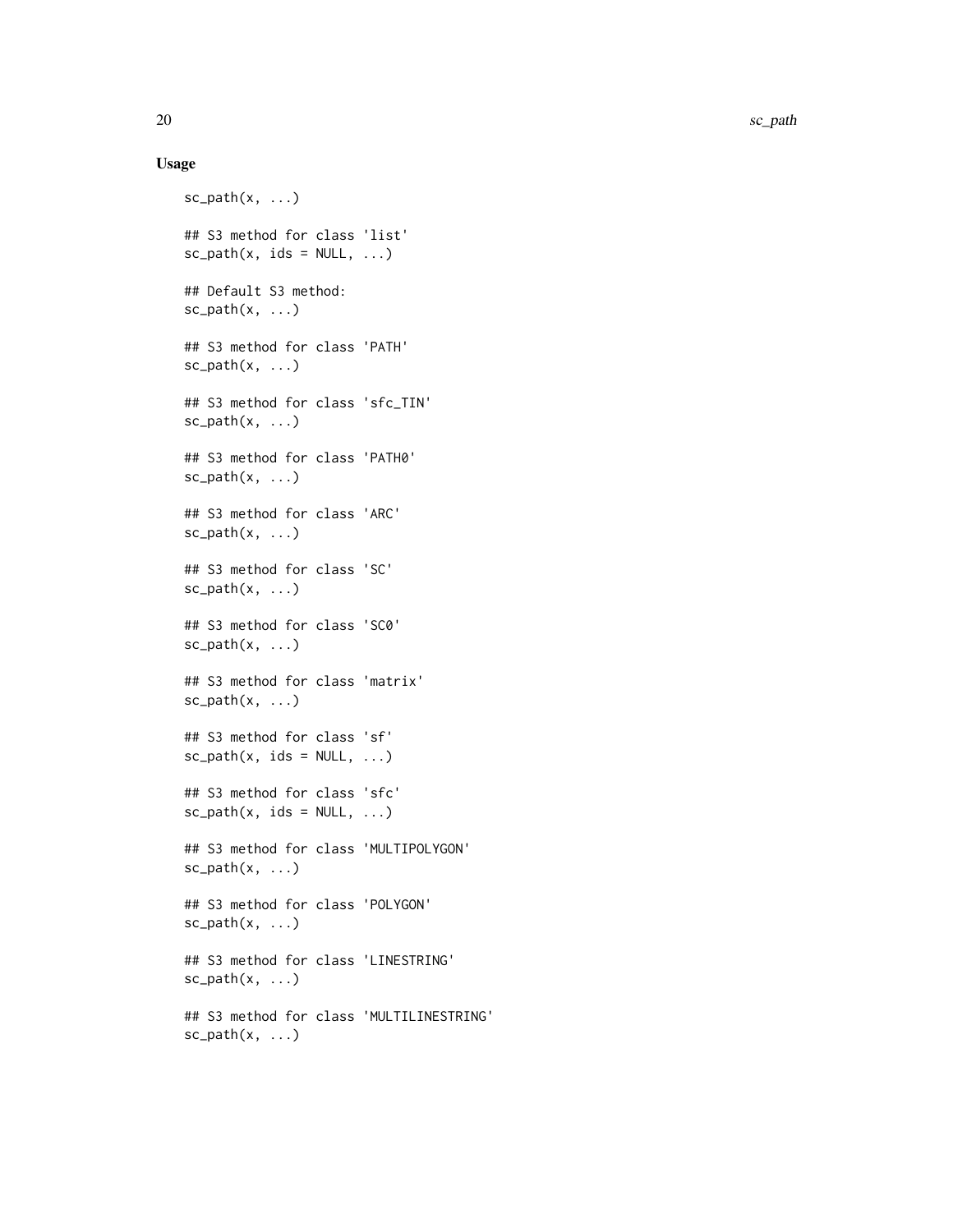#### sc\_path 21

```
## S3 method for class 'POINT'
sc\_path(x, \ldots)## S3 method for class 'MULTIPOINT'
sc\_path(x, \ldots)## S3 method for class 'GEOMETRYCOLLECTION'
sc\_path(x, \ldots)## S3 method for class 'Spatial'
sc\_path(x, ids = NULL, ...)
```
#### Arguments

| x                       | input object                              |
|-------------------------|-------------------------------------------|
| $\cdot$ $\cdot$ $\cdot$ | arguments passed to methods               |
| ids                     | object id, one for each object in the sfc |

#### Details

Paths have properties of their type, their number of vertices, their geometric dimension and which object they occur in.

#### Value

data frame of path identity and properties

#### See Also

sc\_coord for the coordinates part of the model, sc\_object for the features, and PATH for the full model.

```
sc_path(minimal_mesh)
sc_path(PATH(minimal_mesh))
sc_path(sfzoo$multipolygon)
sc_path(sfzoo$polygon)
sc_path(sfzoo$linestring)
sc_path(sfzoo$multilinestring)
sc_path(sfzoo$point)
sc_path(sfzoo$multipoint)
sc_path(sfzoo$multipoint)
```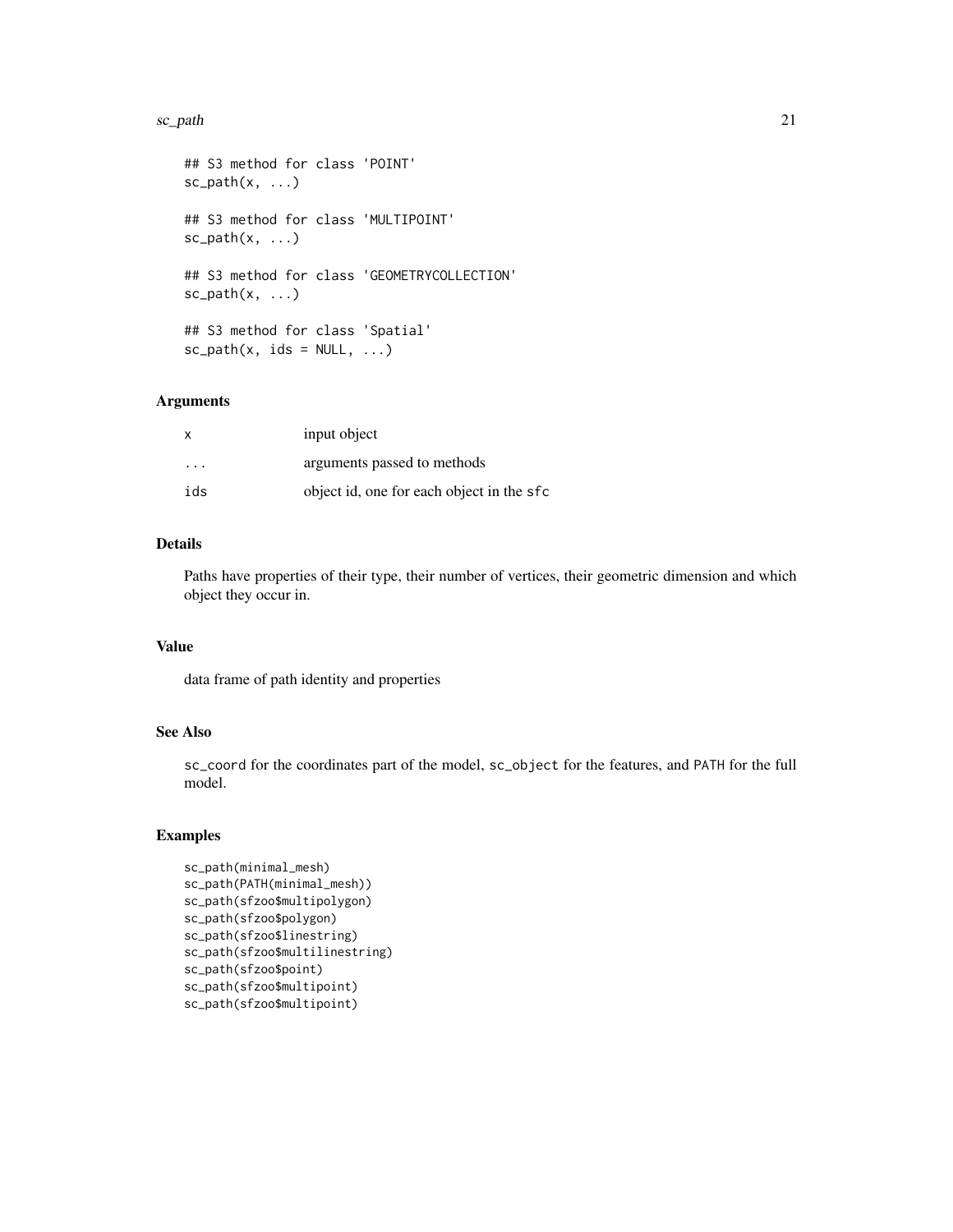<span id="page-21-0"></span>

Given a 'PATH" model decompose to 1-dimensional primitives (or 0-dimensional).

#### Usage

```
sc_segment(x, ...)
## Default S3 method:
sc_segment(x, ...)
## S3 method for class 'PATH'
sc_segment(x, ...)
```
#### Arguments

|          | input object                |
|----------|-----------------------------|
| $\cdots$ | arguments passed to methods |

#### Value

data frame of the segments, each occurence of an edge and its order

#### Examples

```
sc_segment(SC(minimal_mesh))
```
sc\_uid *Unique labels*

#### Description

Find unique labels for entities, or create them if not present.

#### Usage

 $sc\_uid(x, ..., uid_n)$ char = NULL)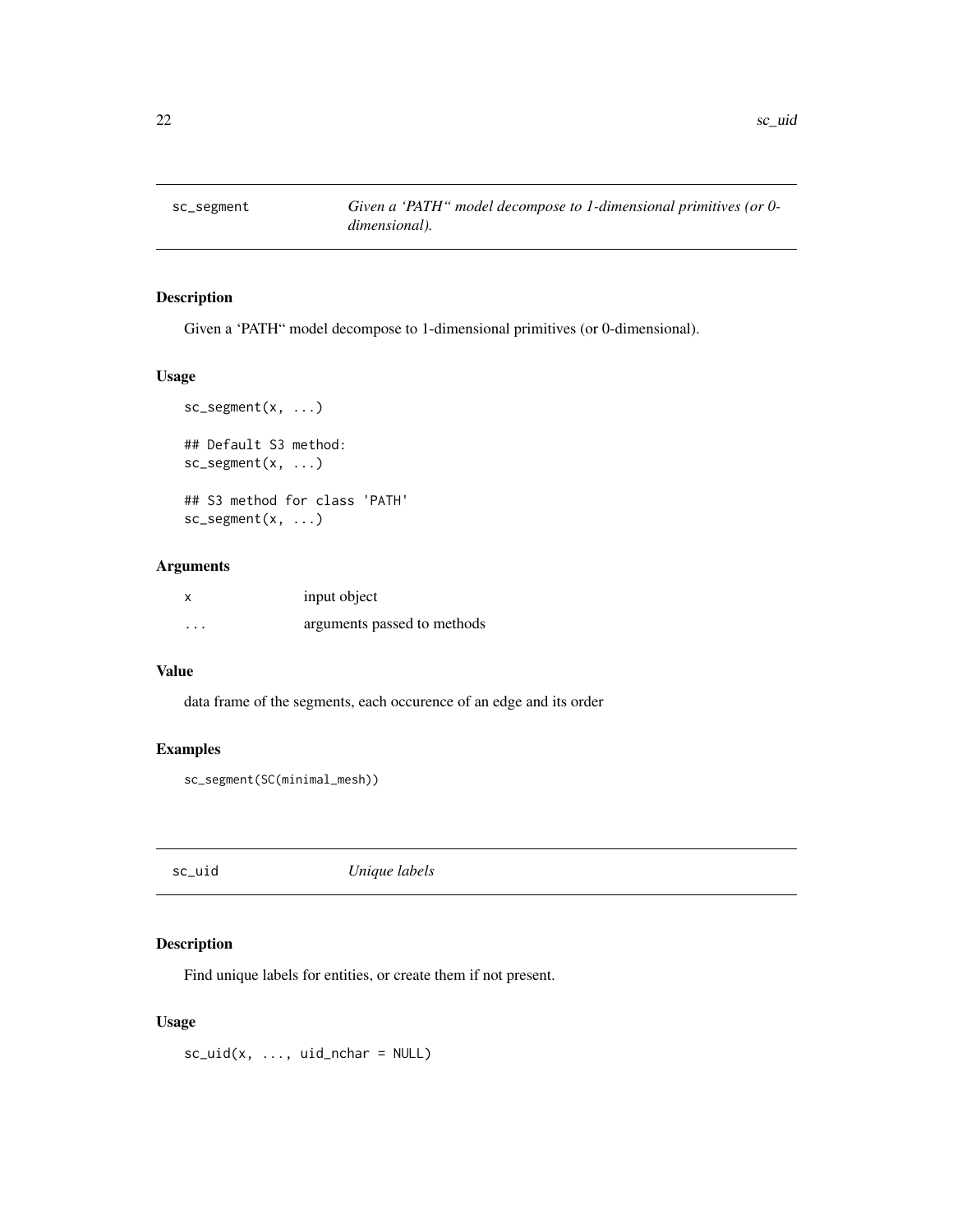#### <span id="page-22-0"></span>sc\_vertex 23

#### **Arguments**

| X         | number of unique IDs to generate                                                                                 |
|-----------|------------------------------------------------------------------------------------------------------------------|
| $\cdot$   | reserved for future use                                                                                          |
| uid_nchar | number of raw characters to paste as a unid, default is 6 (only if silicate unid type<br>is "uuid", see Details) |

#### Details

If 'integers' default we generate sequential integers, it's assumed that all IDs are created at one time, we are not adding to an existing set. Code that adds IDs should find the largest existing ID and offset these by that value.

Using 'silicate.uid.type="uuid"' is the default. Using 'silicate.uid.type="integer"' is considered experimental. By default UIDs are a mix of letters, LETTERS and digits of length getOption("silicate.uid.size") which defaults to 6.

See ids package for random\_id used if option 'silicate.uid.type="uuid"'.

#### Value

vector of unique id values for elements in the input

#### Examples

sc\_uid(data.frame(1:10))

#### sc\_vertex *Extract unique vertices*

#### Description

Extract unique vertices

#### Usage

```
sc\_vertex(x, \ldots)## Default S3 method:
sc\_vertex(x, \ldots)## S3 method for class 'SC'
```
sc\_vertex(x, ...) ## S3 method for class 'SC0'  $sc\_vertex(x, \ldots)$ 

## S3 method for class 'ARC'  $sc\_vertex(x, \ldots)$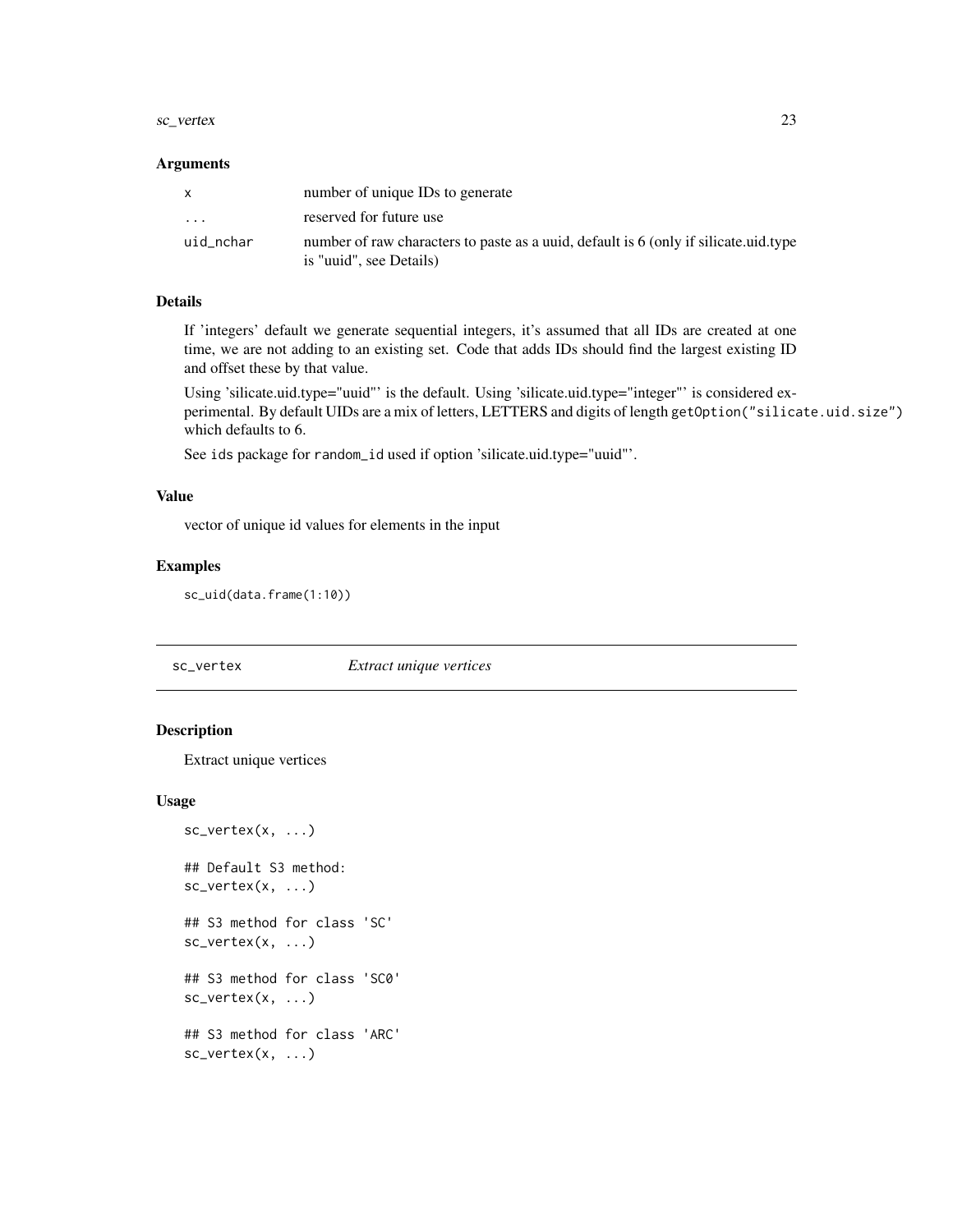```
## S3 method for class 'TRI'
sc\_vertex(x, \ldots)## S3 method for class 'TRI0'
sc_vertex(x, ...)
## S3 method for class 'PATH'
sc\_vertex(x, \ldots)## S3 method for class 'PATH0'
sc\_vertex(x, \ldots)## S3 method for class 'pslg'
sc_vertex(x, ...)
```
#### Arguments

| x | model             |
|---|-------------------|
| . | passed to methods |

#### Value

data frame of only the unique coordinates

#### Examples

```
sc_vertex(minimal_mesh)
sc_vertex(SC0(minimal_mesh))
```
sfzoo *Simple features zoo.*

#### Description

Basic examples of each type of simple feature geometry. sfzoo is a list with each of *point*, *multipoin*, *linestring*, *multilinestring*, *polygon* and *multipolygon*. sfgc is a *GEOMETRYCOLLECTION* of all the types in sfzoo.

```
lapply(sfzoo, sc_coord)
lapply(sfzoo, sc_path)
## unsure how useful this is ...
sc_path(sfgc)
```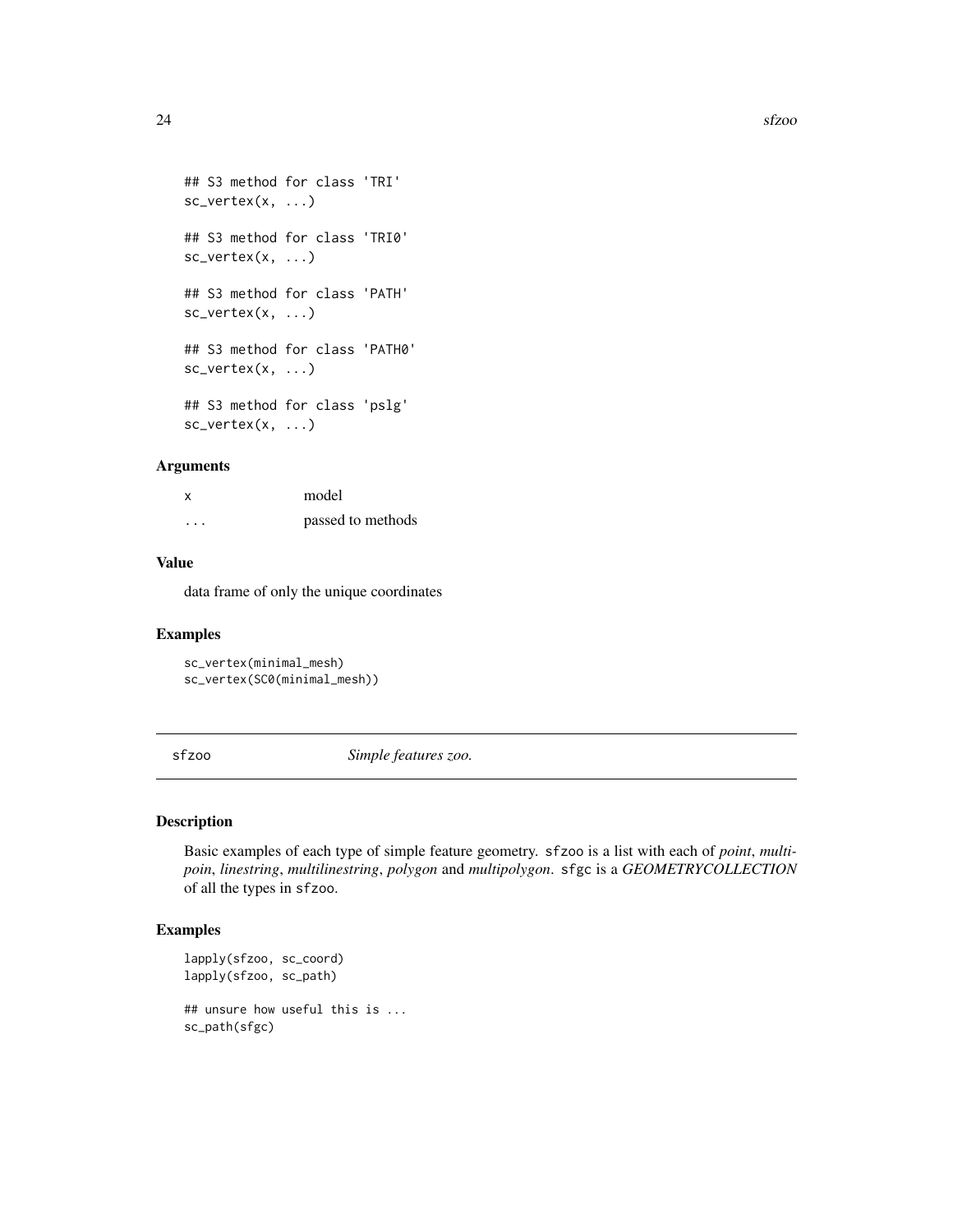<span id="page-24-0"></span>silicate *silicate*

#### Description

Decomposes spatial data (of various formats) into simpler forms, including paths, triangles or segments. A development tool for exploring the underlying structures of spatial data, and for converting it to something else. The models [PATH\(\)](#page-6-1), [TRI\(\)](#page-24-1), [SC\(\)](#page-10-1) and [ARC\(\)](#page-2-1) provide relational tables of all underlying entities, and more specialist versions [PATH0\(\)](#page-7-1), [TRI0\(\)](#page-25-1) and [SC0\(\)](#page-11-1) provide more efficient topological representations of polygons or lines.

<span id="page-24-1"></span>

#### TRI *TRI model, triangulations*

#### Description

TRI creates a constrained triangulation using 'ear-cutting', or 'ear-clipping' of polygons. The model is a 'relational' form in that the underlying tables are linked implicitly by unique identifiers. Earcutting is inherently path-based, so this model is only available for path-based structures, like simple features, [PATH\(\)](#page-6-1), [PATH0\(\)](#page-7-1) and [ARC\(\)](#page-2-1).

#### Usage

 $TRI(x, \ldots)$ ## S3 method for class 'sfc\_GEOMETRYCOLLECTION'  $TRI(x, \ldots)$ 

## S3 method for class 'TRI'  $plot(x, ..., add = FALSE)$ 

#### Arguments

|                         | object understood by silicate (sf, sp, a silicate model, etc.) |
|-------------------------|----------------------------------------------------------------|
| $\cdot$ $\cdot$ $\cdot$ | current unused                                                 |
| add                     | logical create new plot (default), or add to existing          |

#### Value

TRI model with tables 'object', 'triangle', 'vertex'

#### Examples

tri <- TRI(minimal\_mesh) plot(tri)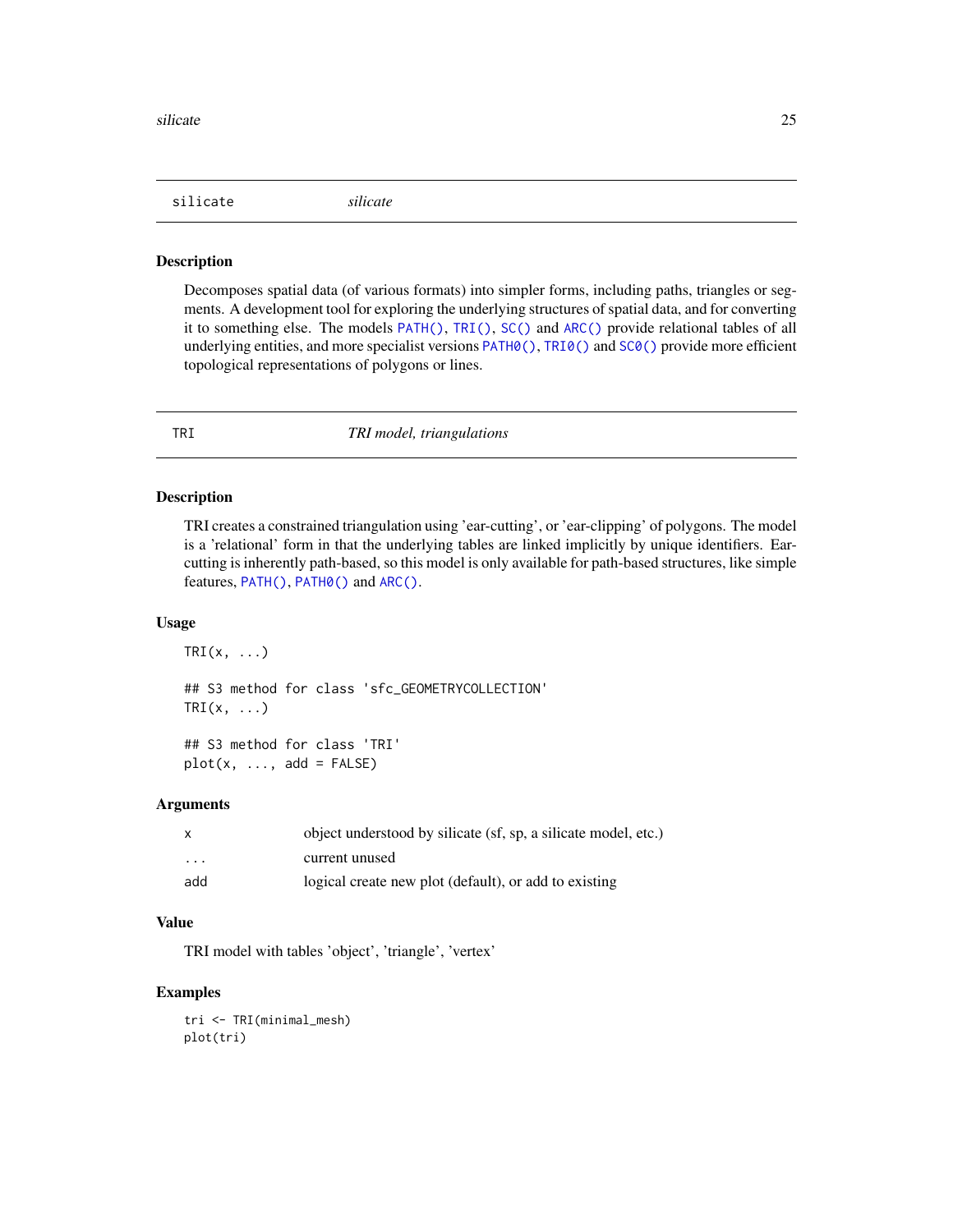<span id="page-25-1"></span><span id="page-25-0"></span>TRI0 creates a constrained triangulation using 'ear-cutting', or 'ear-clipping' of polygons. It is a 'structural' form, a denser storage mode than 'relational' as used by [TRI\(\)](#page-24-1), we trade some generality for size and speed.

#### Usage

```
TRI@(x, \ldots)## Default S3 method:
TRI@(x, \ldots)## S3 method for class 'mesh3d'
TRI@(x, \ldots)## S3 method for class 'TRI0'
TRI@(x, \ldots)## S3 method for class 'sfc_TIN'
TRI@(x, \ldots)## S3 method for class 'TRI'
TRI@(x, \ldots)## S3 method for class 'PATH0'
TRI@(x, \ldots)## S3 method for class 'PATH'
TRI@(x, \ldots)## S3 method for class 'sf'
TRI@(x, \ldots)## S3 method for class 'sfc_GEOMETRYCOLLECTION'
TRI@(x, \ldots)
```
#### Arguments

|   | object understood by silicate (sf, sp, a silicate model, etc.) |
|---|----------------------------------------------------------------|
| . | currently unused                                               |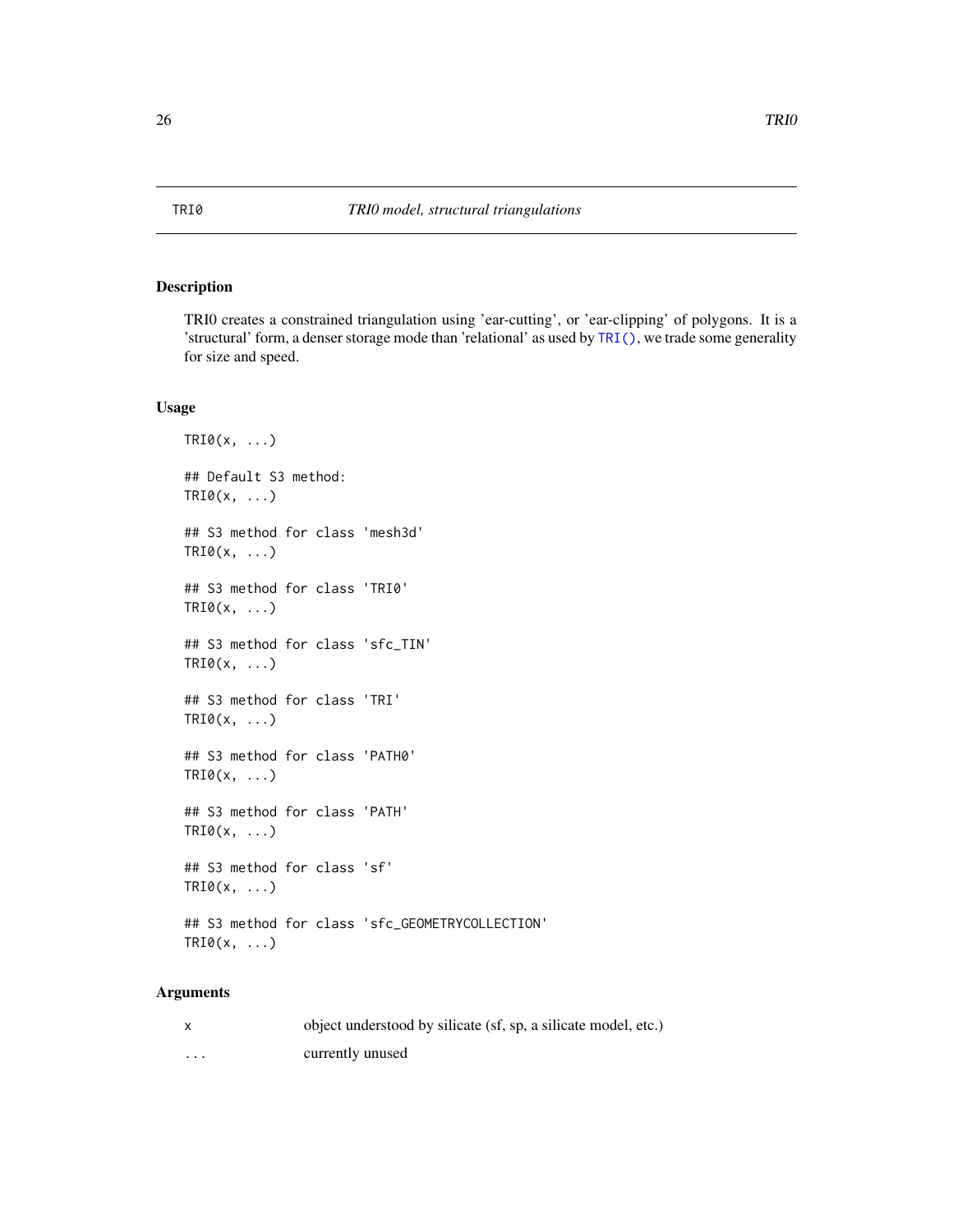#### <span id="page-26-0"></span> $TRIO$  27

#### Details

TRI0 is suitable for simple conversion to other mesh forms. See the examples for plotting and (in commented code) conversion to rgl's 'mesh3d'.

'Structural' means that the model does not store relational IDs between tables, the vertex indexing is stored as a nested list of data frames in the 'object' table. Unlike [TRI\(\)](#page-24-1) we cannot arbitrarily rearrange the order or remove content of the underlying tables, without updating the vertex indexes stored for each object.

Ear-cutting is inherently path-based, so this model is only available for path-based structures, like simple features, [PATH\(\)](#page-6-1), [PATH0\(\)](#page-7-1) and [ARC\(\)](#page-2-1).

There is limited support for simple features GEOMETRYCOLLECTION, in short if the GC is composed purely of POLYGON type with 4 coordinates each this is assumed to be a collection of triangles and is converted directly without any triangulation performed. GEOMETRYCOLLEC-TION of any other form is not supported.

#### Value

TRI0 model with tables 'object', 'vertex'

#### See Also

TRI

```
tri <- TRI0(minimal_mesh)
print(tri)
plot(tri)
# obtain the vertices and indices in raw form
## idx is the triplets of row numbers in tri$vertex
idx <- do.call(rbind, sc_object(tri)$topology_)
idx <- as.matrix(idx[c(".vx0", ".vx1", ".vx2")])
## vert is the vertices x_-, y_-, ...vert <- as.matrix(sc_vertex(tri))
## now we can plot with generic tools
plot(vert)
polygon(vert[t(cbind(idx, NA)), ])
## or create other structures like rgl's mesh3d
## (see hypertidy/anglr for in-dev helpers)
## rgl::tmesh3d(t(cbind(vert, 1, 1)), t(idx),
## material = list(color = c("firebrick", "black", "grey", "blue")),
## meshColor = "faces")
```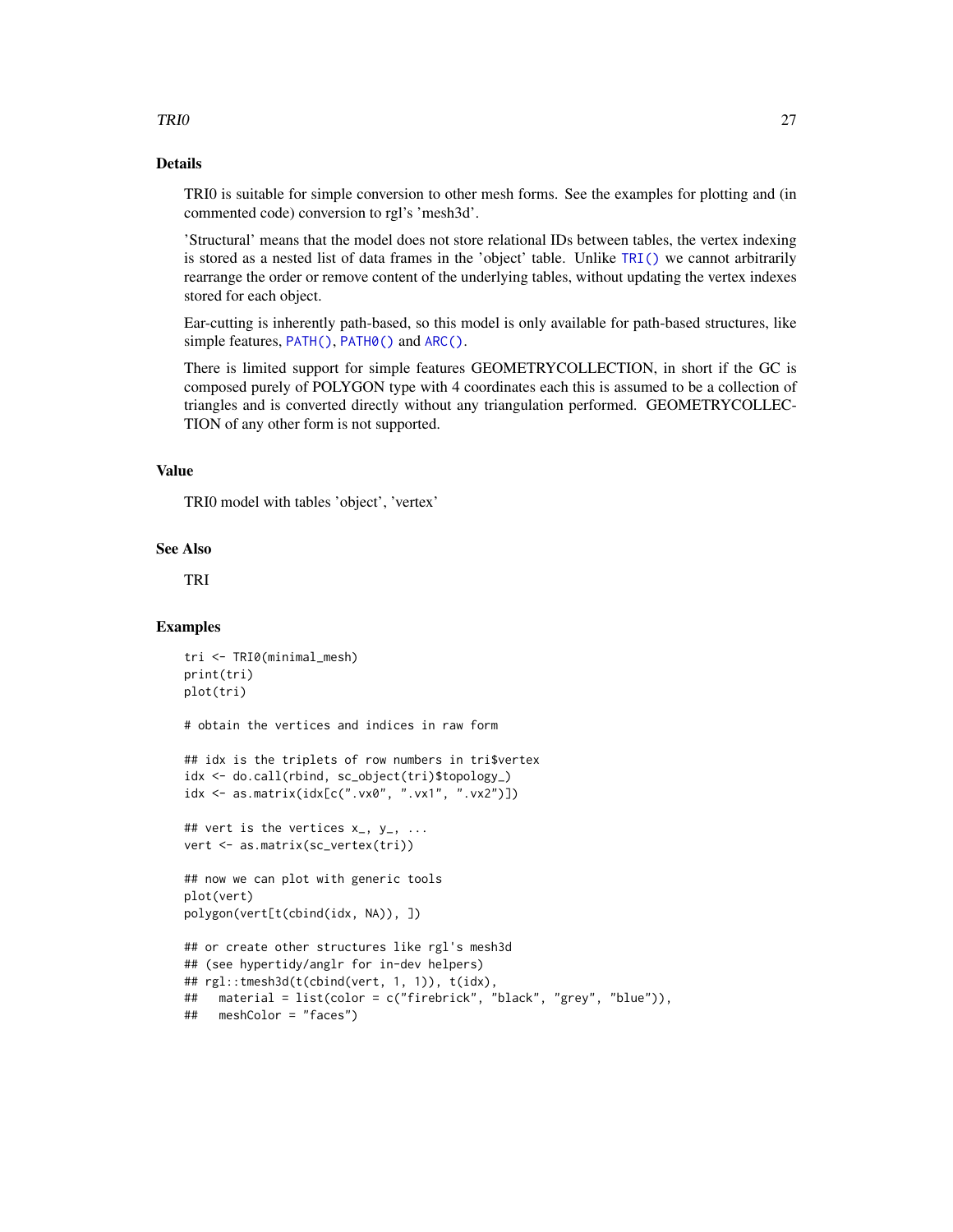<span id="page-27-0"></span>

Input is x,y matrix in triplets, with 3 rows per triangle vertex.

#### Usage

tri\_area(x)

#### Arguments

x matrix of triangle coordinates

#### Value

numeric, area of triangles

```
pts <- structure(c(5L, 3L, 1L, 4L, 4L, 8L, 6L, 9L), .Dim = c(4L, 2L))
tri <- c(2, 1, 3, 2, 4, 1)
(a <- tri_area(pts[tri, ]))
plot(pts)
polygon(pts[head(as.vector(rbind(matrix(tri, nrow = 3), NA)), -1), ])
text(tapply(pts[tri,1], rep(1:2, each = 3), mean),
     tapply(pts[tri,2], rep(1:2, each = 3), mean), labels = sprintf("area: %0.1f", a))
```